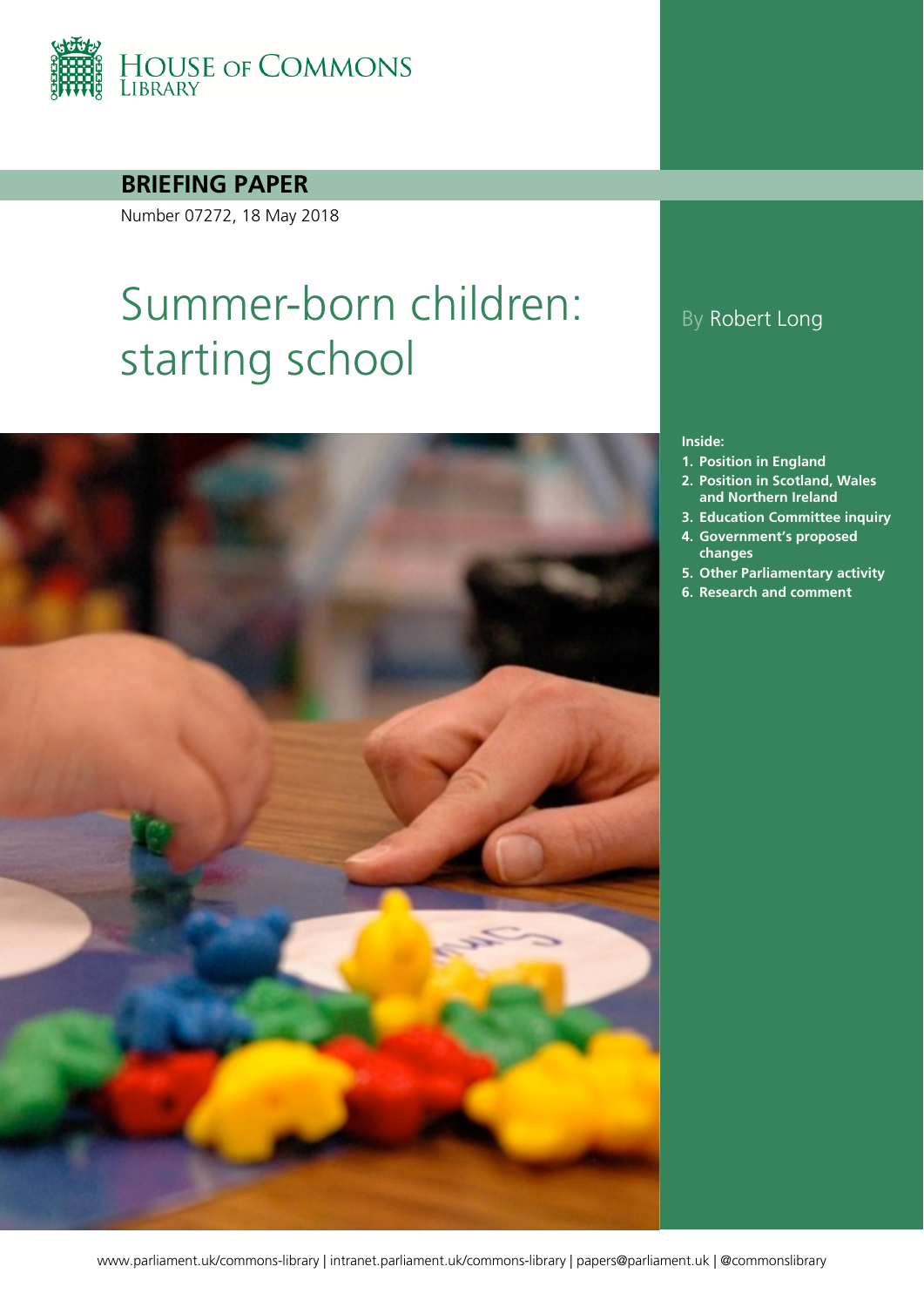## **Contents**

| <b>Summary</b>                        |                                                                                                                                                                                                                 | 3                                     |
|---------------------------------------|-----------------------------------------------------------------------------------------------------------------------------------------------------------------------------------------------------------------|---------------------------------------|
| 1.<br>1.1                             | <b>Position in England</b><br>Who counts as a summer-born child?<br>Compulsory school age                                                                                                                       | 4<br>$\overline{4}$<br>4              |
| 1.2                                   | School admissions rules: admission to Reception or Year 1<br>School admissions authorities                                                                                                                      | 4<br>6                                |
| 1.3<br>1.4                            | Special Educational Needs<br>Other key issues<br>Transfer to junior or secondary school                                                                                                                         | 6<br>$\overline{7}$<br>$\overline{7}$ |
|                                       | Handling parental requests for admissions out of year<br>Moving children to their normal age group<br>Impact on school leaving age                                                                              | $\overline{7}$<br>8<br>8              |
| 2.                                    | Position in Scotland, Wales and Northern Ireland<br>Scotland<br>Wales<br>Northern Ireland                                                                                                                       | 9<br>9<br>9<br>10                     |
| 3.<br>3.1<br>3.2                      | <b>Education Committee inquiry</b><br>Committee inquiry and letter to Minister<br>Ministerial response and Government action                                                                                    | 11<br>11<br>12                        |
| 4.<br>4.1<br>4.2<br>4.3<br>4.4<br>4.5 | Government's proposed changes<br>Developments in 2015<br>Developments in 2016<br>Conservative Manifesto 2017: school admissions review<br>Parliamentary Question responses (2018)<br>DfE research report (2018) | 13<br>13<br>14<br>15<br>15<br>16      |
| 5.                                    | <b>Other Parliamentary activity</b>                                                                                                                                                                             | 17                                    |
| 6.<br>6.1<br>6.2<br>6.3<br>6.4<br>6.5 | <b>Research and comment</b><br>Institute for Fiscal Studies research<br>Institute of Education study<br><b>Education Datalab research</b><br>Submissions to Education Committee<br>Press comment                | 18<br>18<br>18<br>19<br>19<br>19      |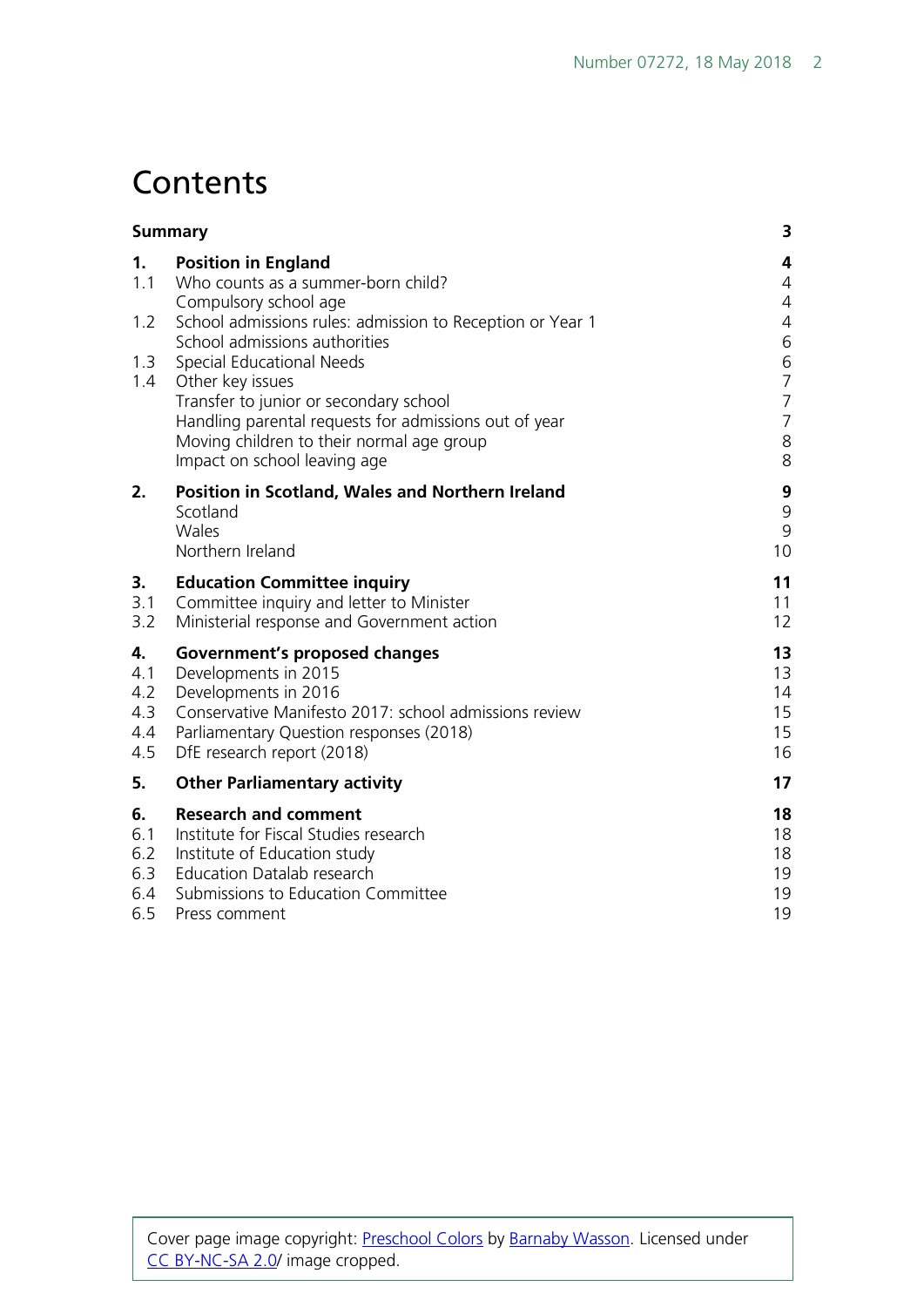## <span id="page-2-0"></span>Summary

### **Current position**

There have been longstanding concerns that children born towards the end of the school year – in England, summer-born children – suffer adverse educational impacts by virtue of starting school at a younger age than their peers.

To accommodate these concerns, a degree of flexibility is provided in England whereby a parent may request that a summer-born child is admitted to school outside of their normal age group. (This is in addition to other reasons a child might be educated outside their normal age group, such as following a period of ill health.)

A school's admissions authority is responsible for making the decision on which year group a child should be admitted to. There is no statutory barrier to children being admitted outside their normal age group, but parents do not have the right to insist that their child is admitted to a particular age group.

Government advice states that decisions should be made on a case-by-case basis according to what is considered to be in the child's best interest, with particular factors such as whether the child was born prematurely to be taken into account.

#### **Concerns and proposals for change**

Concerns have been raised about the manner in which this process operates, in particular that many parents whose request is accepted find that their child's deferred entry into school may not be into the reception class but rather into year 1, meaning the child misses reception year. There can also be consequences later in education, when a child advances to secondary school or moves to a new area.

The Education Committee has recommended that the Government give further consideration to how this system is operating in practice, including whether the processes involved are sufficiently clear to parents and local authorities, and also potential reforms such as granting parents the right to appeal a decision in this area, and the use of a child's due date rather than birthdate in the definition or interpretation of compulsory school age.

In September 2015, the Schools Minister told the House that the Government would consult on changes to the School Admissions Code to amend the code to strengthen the rights of parents to choose when their child enters reception class, and to ensure children remain in the same school year throughout their education if they prefer. Plans for a school admissions review were also included in the Conservative manifesto for the 2017 General Election. However, to date no consultation has been published.

#### **Devolution**

Schools policy is devolved. This paper focuses on England, but information is provided on the relevant position in Scotland, Wales and Northern Ireland. In Scotland, similar deferral processes are in place, although the differing operation of the school year means those provisions apply to children born during the winter.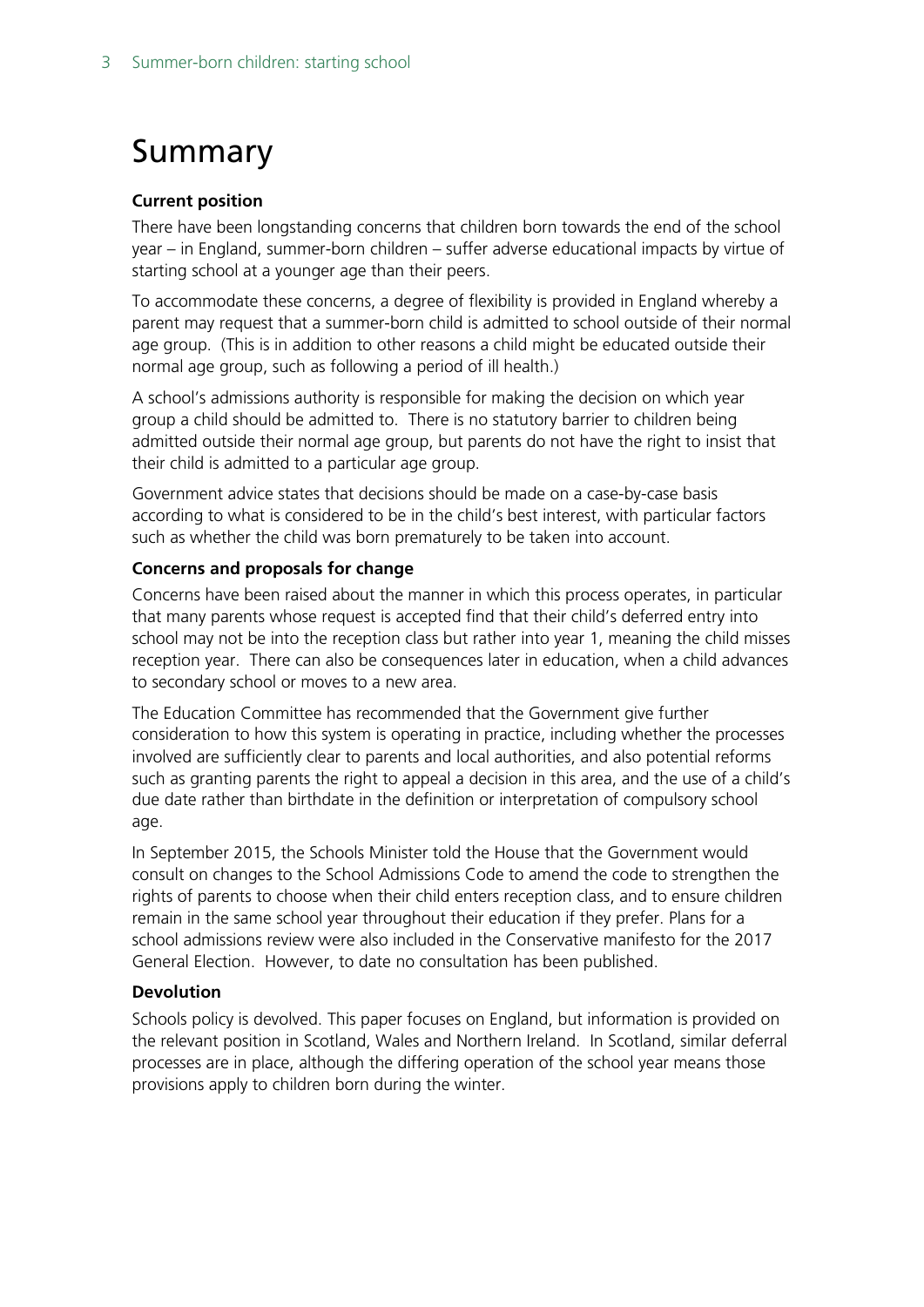## <span id="page-3-0"></span>1. Position in England

## <span id="page-3-1"></span>1.1 Who counts as a summer-born child?

In England, the term 'summer born' is used to refer to children born from 1 April to 31 August. If the parents of summer-born children decide to send them to school rather than to home educate, these children are not required to start school until a full school year after the point at which they could first have been admitted.

### <span id="page-3-2"></span>Compulsory school age

Compulsory school age is set out in section 8 of the *Education Act 1996* and The Education (Start of Compulsory School Age) Order 1998. A child reaches compulsory school age on the prescribed day following his or her fifth birthday (or on his or her fifth birthday if it falls on a prescribed day). The prescribed days are 31 December, 31 March and 31 August.

There is flexibility for parents who do not feel their child is ready to start school before compulsory school age. They may defer the date their child is admitted to school until later in the school year following their fourth birthday, providing they do not defer beyond the point at which they reach compulsory school age, or beyond the start of the final term of that school year. Alternatively, their child may attend school part-time until they reach compulsory school age.<sup>[1](#page-3-4)</sup>

## <span id="page-3-3"></span>1.2 School admissions rules: admission to Reception or Year 1

The DFE published revised Advice on the Admission of Summer Born [Children](https://www.gov.uk/government/uploads/system/uploads/attachment_data/file/389448/Summer_born_admissions_advice_Dec_2014.pdf) in December 2014. This provides an overview of the rules involved:

- School admission authorities are required to provide for the admission of all children in the September following their fourth birthday, but flexibilities exist for children whose parents do not feel they are ready to begin school before they reach compulsory school age.
- Where a parent requests for their child to be admitted out of their normal age group, the school admission authority is responsible for making the decision on which year group a child should be admitted to. They are required to make a decision on the basis of the circumstances of the case and in the best interests of the child concerned.
- There is no statutory barrier to children being admitted outside their normal age group, but parents do not have the right to insist that their child is admitted to a particular age group.<sup>[2](#page-3-5)</sup>

The statutory [School Admissions Code](https://www.gov.uk/government/uploads/system/uploads/attachment_data/file/389388/School_Admissions_Code_2014_-_19_Dec.pdf) provides more detailed information. It requires admissions authorities in England to consider

<span id="page-3-4"></span> <sup>1</sup> Department for Education, [Advice on the admission of summer born children,](https://www.gov.uk/government/uploads/system/uploads/attachment_data/file/389448/Summer_born_admissions_advice_Dec_2014.pdf)  December 2014, p4

<span id="page-3-5"></span> $2$  Ibid., p3-4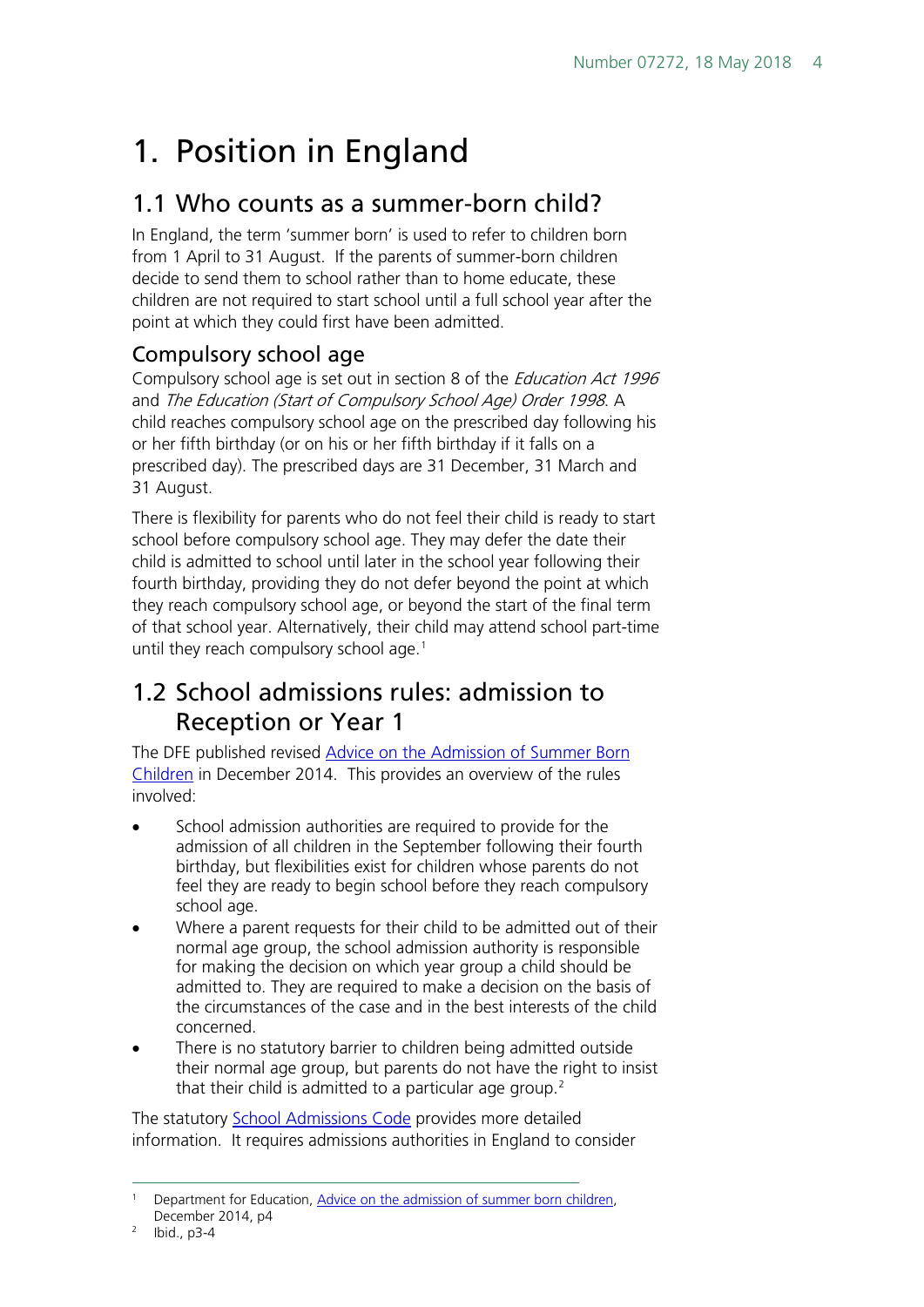requests from parents to allow their children to enter school a year later than would be usual, and join the reception class when they do so. Summer-born children are mentioned specifically in this context. It is up to admissions authorities to decide whether admission outside the usual year group should be allowed in respect of an individual child. There is no rule that says admissions authorities cannot admit children outside of their usual year group, but summer-born children who start in the September following their fifth birthday may be offered a place in a year 1 class, effectively 'skipping' reception.

The relevant paragraphs from the [Code](https://www.gov.uk/government/uploads/system/uploads/attachment_data/file/389388/School_Admissions_Code_2014_-_19_Dec.pdf) state (emphasis in original):

#### **Admission of children outside their normal age group**

2.17 Parents may seek a place for their child outside of their normal age group, for example, if the child is gifted and talented or has experienced problems such as ill health. In addition, the parents of a summer born child\* may choose not to send that child to school until the September following their fifth birthday and may request that they are admitted out of their normal age group – to reception rather than year 1. Admission authorities **must** make clear in their admission arrangements the process for requesting admission out of the normal age group.

2.17A Admission authorities **must** make decisions on the basis of the circumstances of each case and in the best interests of the child concerned. This will include taking account of the parent's views; information about the child's academic, social and emotional development; where relevant, their medical history and the views of a medical professional; whether they have previously been educated out of their normal age group; and whether they may naturally have fallen into a lower age group if it were not for being born prematurely. They **must** also take into account the views of the head teacher of the school concerned. When informing a parent of their decision on the year group the child should be admitted to, the admission authority **must** set out clearly the reasons for their decision.

2.17B Where an admission authority agrees to a parent's request for their child to be admitted out of their normal age group and, as a consequence of that decision, the child will be admitted to a relevant age group (i.e. the age group to which pupils are normally admitted to the school) the local authority and admission authority **must** process the application as part of the main admissions round, unless the parental request is made too late for this to be possible, and on the basis of their determined admission arrangements only, including the application of oversubscription criteria where applicable. They **must not** give the application lower priority on the basis that the child is being admitted out of their normal age group. Parents have a statutory right to appeal against the refusal of a place at a school for which they have applied. This right does not apply if they are offered a place at the school but it is not in their preferred age group.

[\*The term summer born children relates to all children born from 1 April to 31 August. These children reach compulsory school age on 31 August following their fifth birthday (or on their fifth birthday if it falls on 31 August). It is likely that most requests for summer born children to be admitted out of their normal age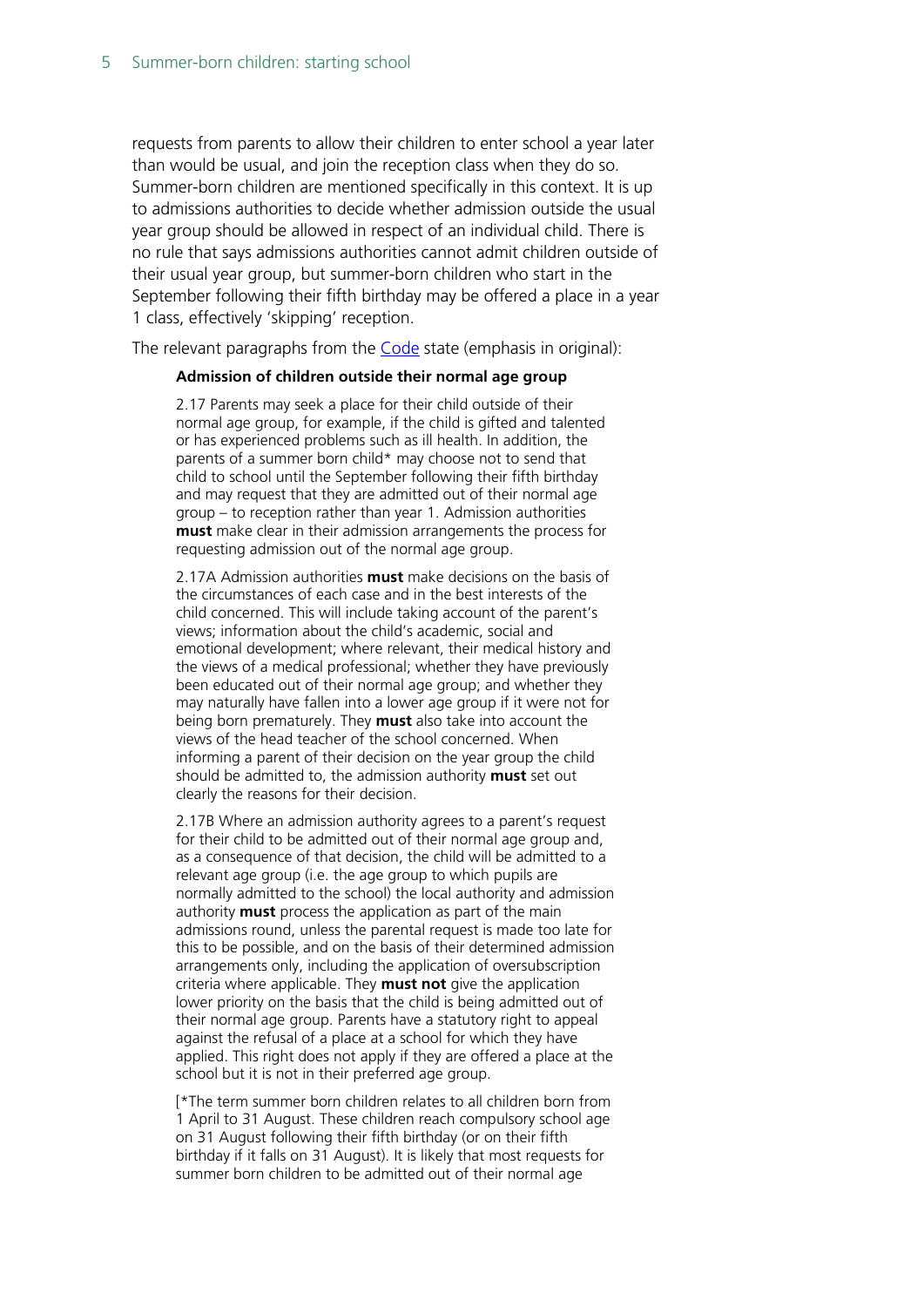group will come from parents of children born in the later summer months or those born prematurely]<sup>[3](#page-5-2)</sup>

A response to a parliamentary question in March 2014 outlined the position of the then Coalition Government regarding reception class places for summer-born children:

**Annette Brooke**: To ask the Secretary of State for Education what further steps he plans to ensure that parents of summerborn children can start their child aged five in a reception class.

**Mr Laws**: The parents of a summer-born child can request that the child is admitted to a reception class in the September following their fifth birthday—the point at which their peers are moving up to year 1. It is for the admission authority to consider the individual circumstances of the case before arriving at a decision.

I believe those decisions are best taken at a local level, where the admission authority in conjunction with the school head are better placed to decide the most appropriate year group for each child. There are no current plans to ensure that parents of summer-born children can always start their child aged five in a reception class—for some children this may not be appropriate or in the best interests of the child.

[\[HC Deb 12 March 2014, c249W\]](http://www.publications.parliament.uk/pa/cm201314/cmhansrd/cm140312/text/140312w0002.htm#14031286001258)

### <span id="page-5-0"></span>School admissions authorities

Depending on the type of school involved in a particular case, the admissions authority responsible for making these decisions will differ. The respective authorities are:

- Academies (including Free Schools): the Academy Trust
- Community Schools and Voluntary Controlled Schools: the local authority
- Foundation Schools and Voluntary Aided Schools: the governing  $body<sup>4</sup>$  $body<sup>4</sup>$  $body<sup>4</sup>$

## <span id="page-5-1"></span>1.3 Special Educational Needs

The [advice](https://www.gov.uk/government/uploads/system/uploads/attachment_data/file/389448/Summer_born_admissions_advice_Dec_2014.pdf) on summer-born children makes particular reference to children with Special Educational Needs (SEN), and the particular considerations that may arise in summer-born children with SEN:

We are aware that, in making their decision, many admission authorities have focussed on whether the child has any particular medical or special educational needs which mean their development is significantly below the expected levels for a child of their age.

The government would agree that, in general, children should be educated in their normal age group, with the curriculum differentiated as appropriate, and that they should only be educated out of their normal age group in very limited circumstances.

However, parental requests for summer born children to be admitted to reception rather than year one at the age of five are different from any other parental request for admission out of the

 <sup>3</sup> Department for Education, [Schools Admissions Code,](https://www.gov.uk/government/uploads/system/uploads/attachment_data/file/389388/School_Admissions_Code_2014_-_19_Dec.pdf) December 2014, p25

<span id="page-5-3"></span><span id="page-5-2"></span>Ibid., p6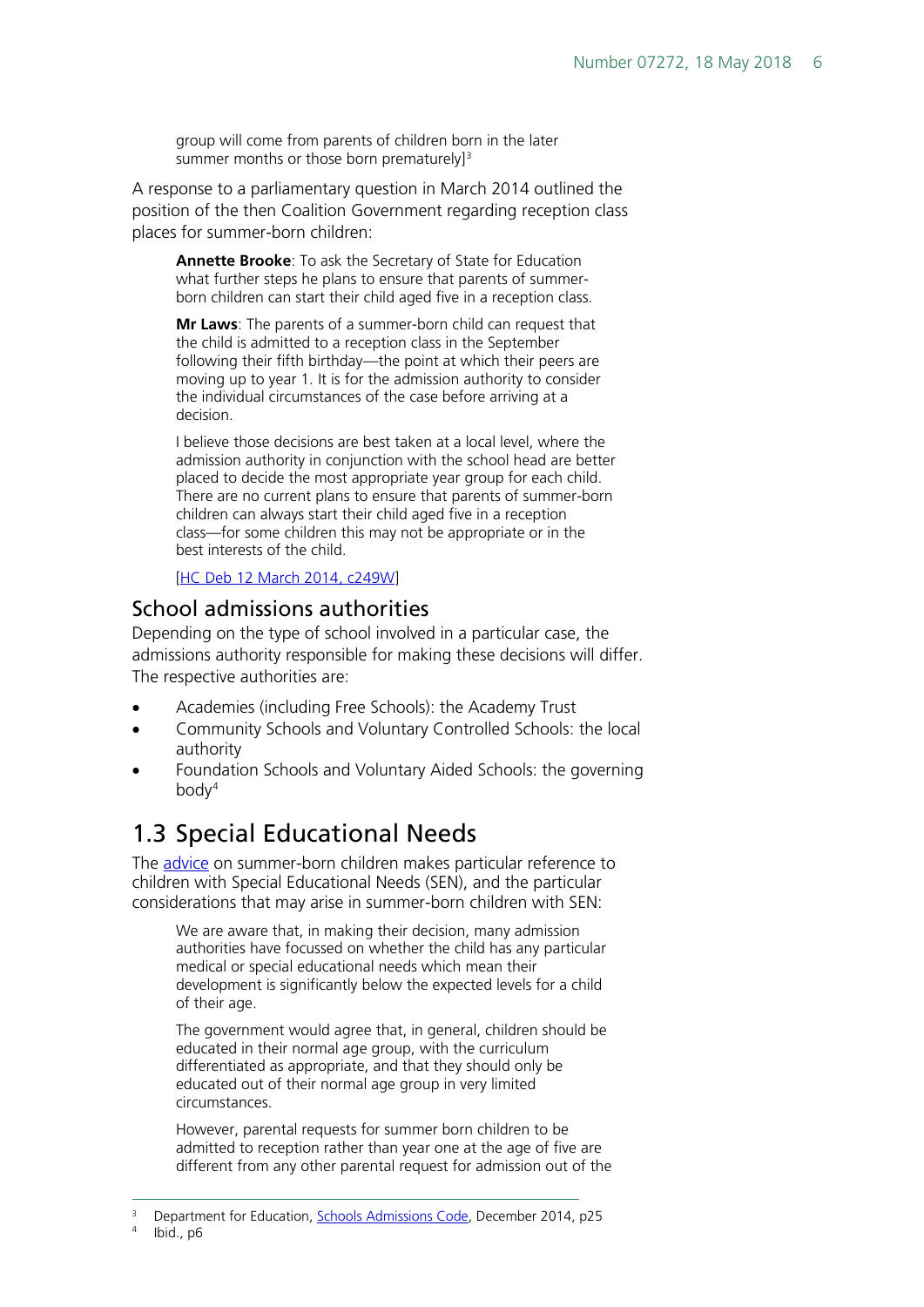normal age group, as it is only in these circumstances that the child is being admitted to school for the first time.

The parents of summer born children must be able to make a decision about whether their child is ready to go to school before compulsory school age confident that, if they decide not to send them to school until age five, the decision about the year group they should be admitted to at that point will be made in the child's best interests.

This will require the admission authority to take account of the child's individual needs and abilities and to consider whether these can best be met in reception or year one. It will also involve taking account of the potential impact on the child of being admitted to year one without first having completed the reception year. The views of the head teacher will be an important part of this consideration.<sup>[5](#page-6-3)</sup>

## <span id="page-6-0"></span>1.4 Other key issues

The Government's [advice](https://www.gov.uk/government/uploads/system/uploads/attachment_data/file/389448/Summer_born_admissions_advice_Dec_2014.pdf) provides the position on a number of other key issues relevant to children educated outside of their normal year group. A brief overview of some of the most significant is provided in this section.

### <span id="page-6-1"></span>Transfer to junior or secondary school

When a child who has been educated outside of their normal year group moves to another school, their parent will need to again request for them to be educated outside of their year group:

Where a child has been educated out of their normal age group, the parent may again request admission out of the normal age group when they transfer to junior or secondary school. It will be for the admission authority of that school to decide whether to admit the child out of their normal age group. They must make a decision on the basis of the circumstances of each case and in the child's best interests, and will need to bear in mind the age group the child has been educated in up to that point.<sup>[6](#page-6-4)</sup>

### <span id="page-6-2"></span>Handling parental requests for admissions out of year

School admissions authorities must have their own procedures in place for deciding whether a child should be admitted outside of their normal age group. The advice recommends that the process put in place:

- requires the parent to make an application for their child's normal age group at the usual time, but enables them to submit a request for admission out of the normal age group at the same time
- ensures that the parent receives the response to their request before primary national offer day.

If their request is agreed, their application for the normal age group may be withdrawn before a place is offered. If their request is refused, the parent must decide whether to accept the offer of a place for the normal age group, or to refuse it and make an in

<span id="page-6-3"></span>Department for Education, Advice on the admission of summer born children, December 2014, p6

<span id="page-6-4"></span>Ibid., p9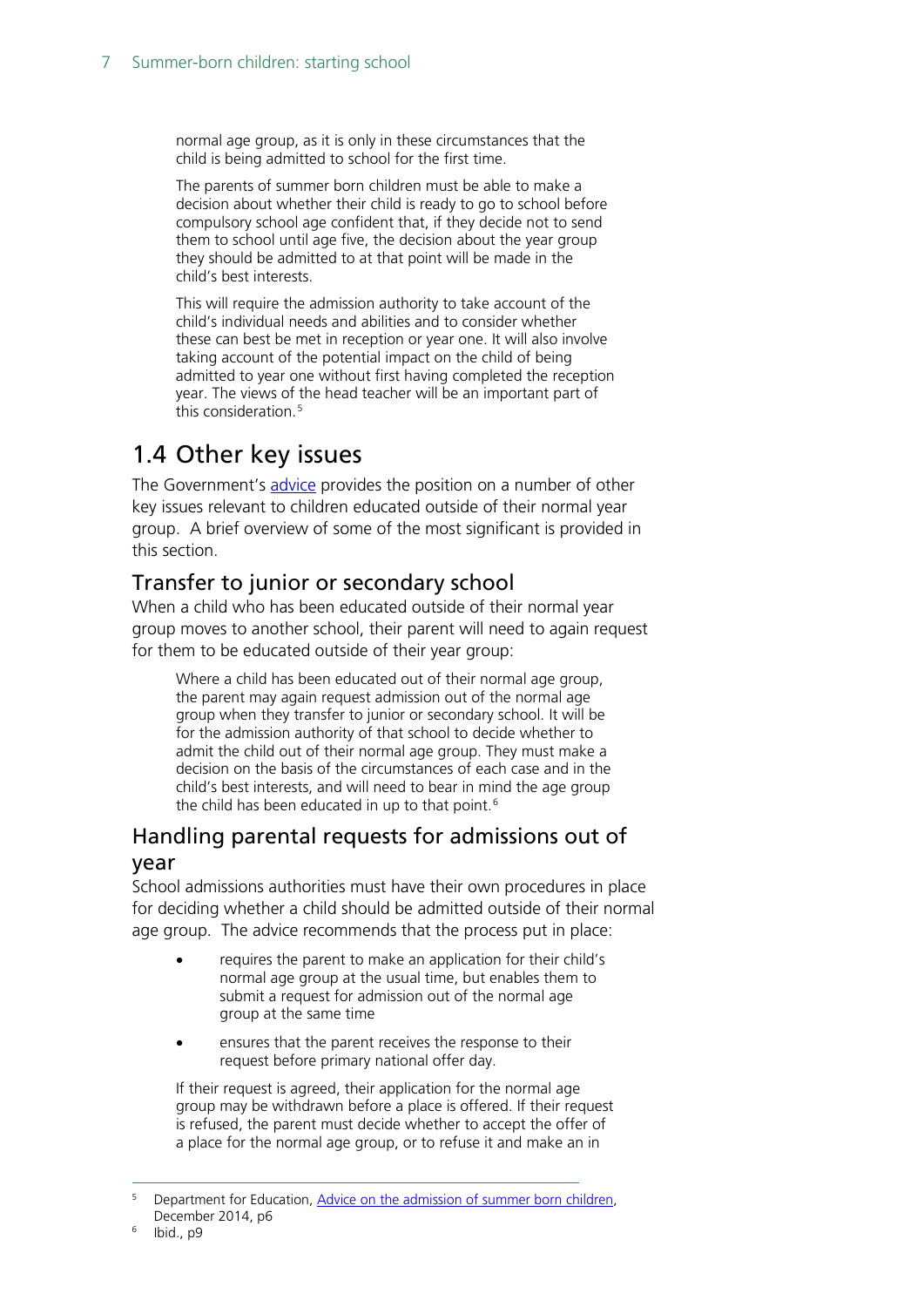year application for admission to year one for the September following the child's fifth birthday.

Where a parent's request is agreed, they must make a new application as part of the main admissions round the following year.[7](#page-7-2)

### <span id="page-7-0"></span>Moving children to their normal age group

The advice makes clear that, after a child has been admitted, the decision on how best to educate them, including potentially moving them to their normal age group, is the responsibility of the head teacher. It notes that any decision to move a child to a different age group should be taken in consultation with the parents.<sup>[8](#page-7-3)</sup>

### <span id="page-7-1"></span>Impact on school leaving age

The advice provides the following information on the position regarding children who have been educated outside their normal year group when they reach the school leaving age:

A child ceases to be of compulsory school age on the last Friday of June in the school year they become 16. If a child is educated outside their normal age group (i.e. is in year 10 when this date is reached) the school will continue to receive funding for that child but the child will no longer be of compulsory school age during the school year in which most children take their GCSE examinations and cannot, therefore, be obliged to attend.

The government is changing the law so that all young people will be required to continue in education or training until the end of the academic year in which they turn 17 in 2013 and until their 18th birthday in 2015. Young people will have a choice about how they do this. It could be through full time education in school or college, an apprenticeship or full time employment combined with part time education. However, the date on which they cease to be of compulsory school age will remain unchanged.<sup>[9](#page-7-4)</sup>

<span id="page-7-2"></span>Ibid., p7-8

<sup>8</sup> Ibid., p8-9

<span id="page-7-4"></span><span id="page-7-3"></span>Ibid., p9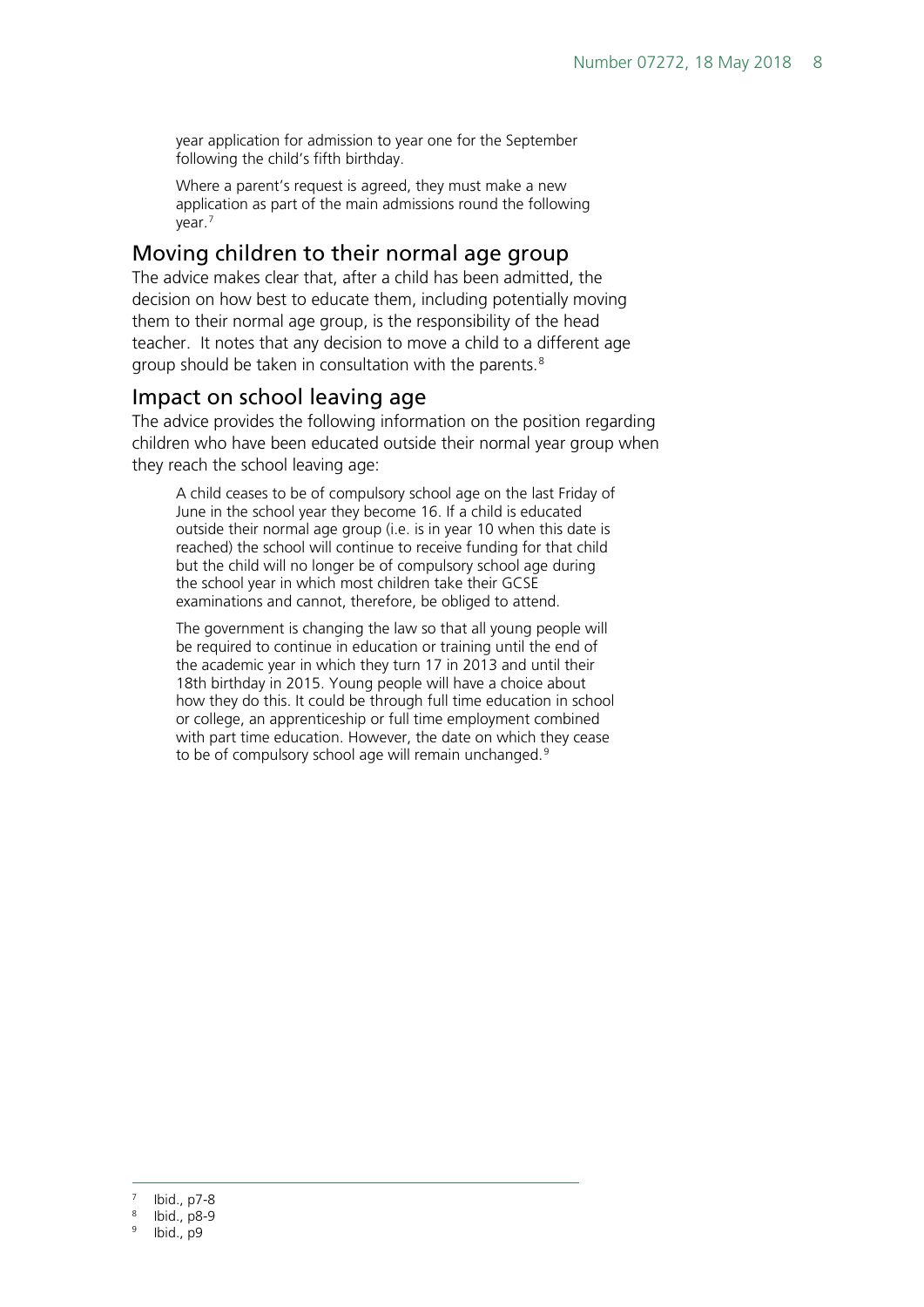## <span id="page-8-0"></span>2. Position in Scotland, Wales and Northern Ireland

### <span id="page-8-1"></span>Scotland

The school system in Scotland operates with a different timeframe to that in England, so the children affected by these concerns are not 'summer-born'. Nonetheless, similar [provisions on deferring school](http://www.gov.scot/Publications/2012/05/7940/4)  [entry](http://www.gov.scot/Publications/2012/05/7940/4) are in place for the children who would be at the younger end of their school year group:

In Scotland, the school year begins in mid-August. Any single school year group consists of children born between the beginning of March in one year and the end of February the following year. Children born between March and August start school in the August of, or following, their fifth birthday. Those born between September and February start school in the August prior to their fifth birthday. As such, children in Scotland usually start school between the ages of 4.5 and 5.5 years old.

However, parents of children born between September and December can request to defer their child's entry to the following August. These deferrals are not automatic and are subject to approval by the local education authority. Parents of children born in January and February may also choose to defer their child's entry; these requests are automatically approved. Children with birthdays in January and February and whose entry to school is deferred are eligible for a further year of funded pre-school education whereas those with September to December birthdays who are deferred are not. Children whose entry is deferred will tend to be aged between 5.5 and 6 years old at the time they start school.<sup>[10](#page-8-3)</sup>

### <span id="page-8-2"></span>Wales

The Welsh Government's [School Admissions Code](http://gov.wales/topics/educationandskills/schoolshome/admissions-and-appeals-code/?lang=en) makes allowances for children to be admitted to school outside of their normal age group. It notes that requests for admission outside the normal year group may be considered in particular cases, although it refers to exceptional ability or ill health rather than the child concerned being born at the end of the school year:

3.30 Although most children will be admitted to a school with their own chronological age group, from time to time parents seek places outside their normal age group for gifted and talented children, or those who have experienced problems or missed part of a year, often due to ill health. While it would not normally be appropriate for a child to be placed in a year group that is not concurrent with their chronological age, admission authorities should consider these requests carefully and make decisions on the basis of the circumstances of each case and in consultation with the parents and the school, and specifically in relation to what is most beneficial to the child. Due regard should also be given to the Educational Psychologist's report where available, and clear reasons ascertainable for such a decision to be made.

3.31 If it is decided that there are grounds to consider an 'out of year' application, parents refused an application for a place at a

<span id="page-8-3"></span><sup>&</sup>lt;sup>10</sup> The Scottish Government, [Chapter 2: Entry to school](http://www.gov.scot/Publications/2012/05/7940/4) [accessed 20 July 2015]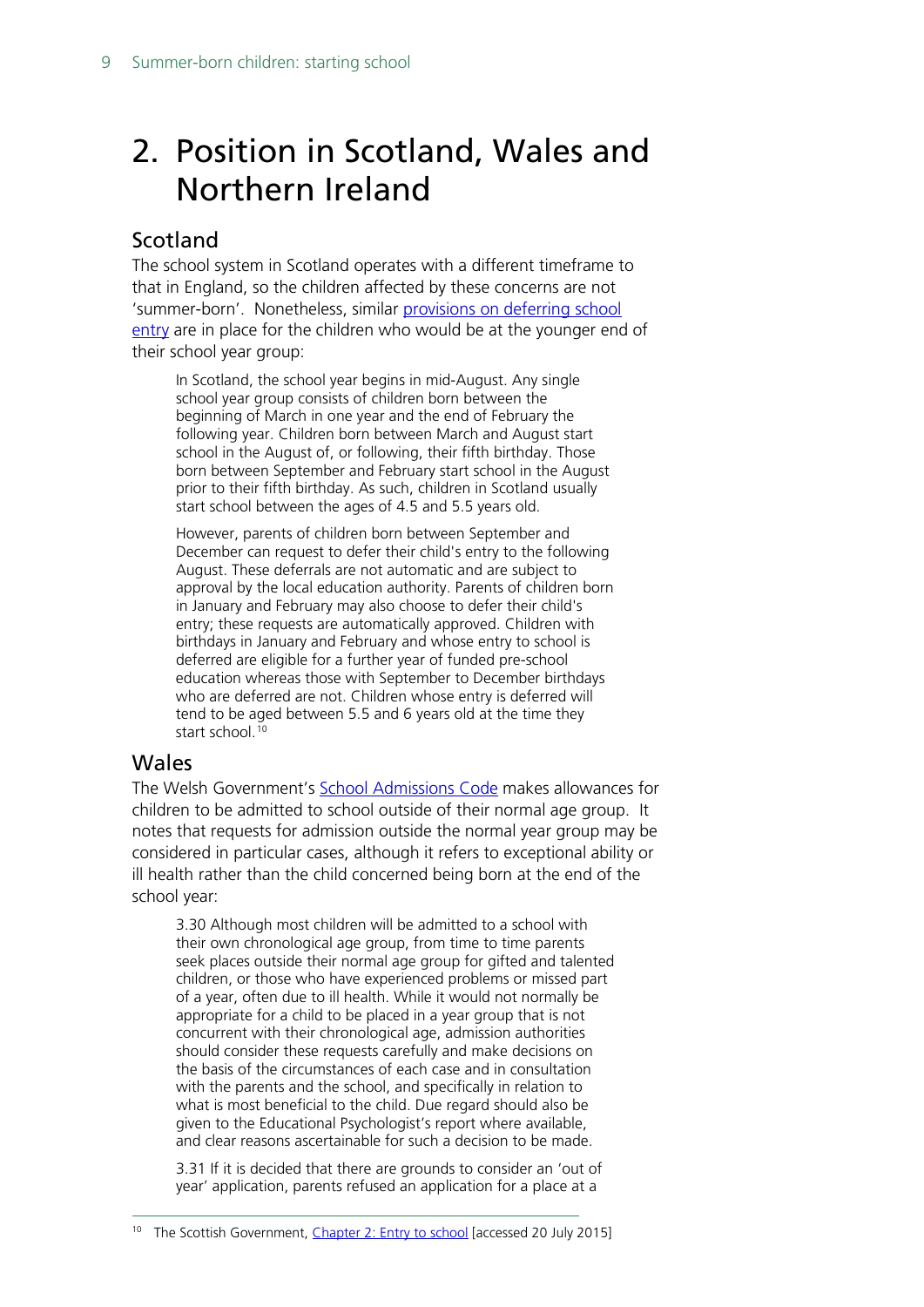school have a statutory right of appeal. However, there is no right of appeal if a place has been offered but not in the desired year group.[11](#page-9-1)

The Government's FAQs page on school admissions issues includes the following overview:

#### **Q 23. When does my child have to start full-time school?**

By law children have to be in school full-time in the term after they are five. Before that time you can ask the admission authority if your child can go to school part-time or put off starting school until later in the school year. This is known as deferred entry. Your child will have to go to school before the end of the summer term or they will lose their place in the class and you will have to reapply for a place. If you do not take up the place offered in the same school year, your child would not normally join the next Reception class but would join the class in which they were originally offered a place.<sup>[12](#page-9-2)</sup>

### <span id="page-9-0"></span>Northern Ireland

Children in Northern Ireland begin compulsory education earlier than children in the rest of the UK, at four years old. The Northern Ireland Department of Education [website](http://www.deni.gov.uk/index/schools-and-infrastructure-2/admission-and-transport/pupils-and-classes/compulsory-school-age.htm) sets out that, if a child reaches the age of four between 1 September of a given year and 1 July of the following year, they should begin compulsory schooling in the following year. If a child turns four between 2 July and 31 August of a given year, they will not begin compulsory education until the following September. The website provides the following examples:

- If a child's 4th birthday is on 15 September 2012, they are 4 years of age between 1 September 2012 and 1 July 2013. This child would start compulsory education in September 2013.
- If a child's 4th birthday is on 5 July 2012, they are 4 years of age between 2 July 2012 and 31 August 2012. This child would start compulsory education in September 2013[13](#page-9-3)

<span id="page-9-1"></span><sup>&</sup>lt;sup>11</sup> Welsh Government, **School Admissions Code**, July 2013, p24

<span id="page-9-2"></span><sup>&</sup>lt;sup>12</sup> Welsh Government, Frequently Asked Questions on School Admissions and School [Admission Appeals,](http://gov.wales/docs/dcells/publications/150305-school-admissions-faq-en.pdf) p5 [accessed 20 July 2015]

<span id="page-9-3"></span><sup>&</sup>lt;sup>13</sup> Department of Education Northern Ireland, When is it compulsory for a child to start [school?](http://www.deni.gov.uk/index/schools-and-infrastructure-2/admission-and-transport/pupils-and-classes/compulsory-school-age.htm) [accessed 20 July 2015]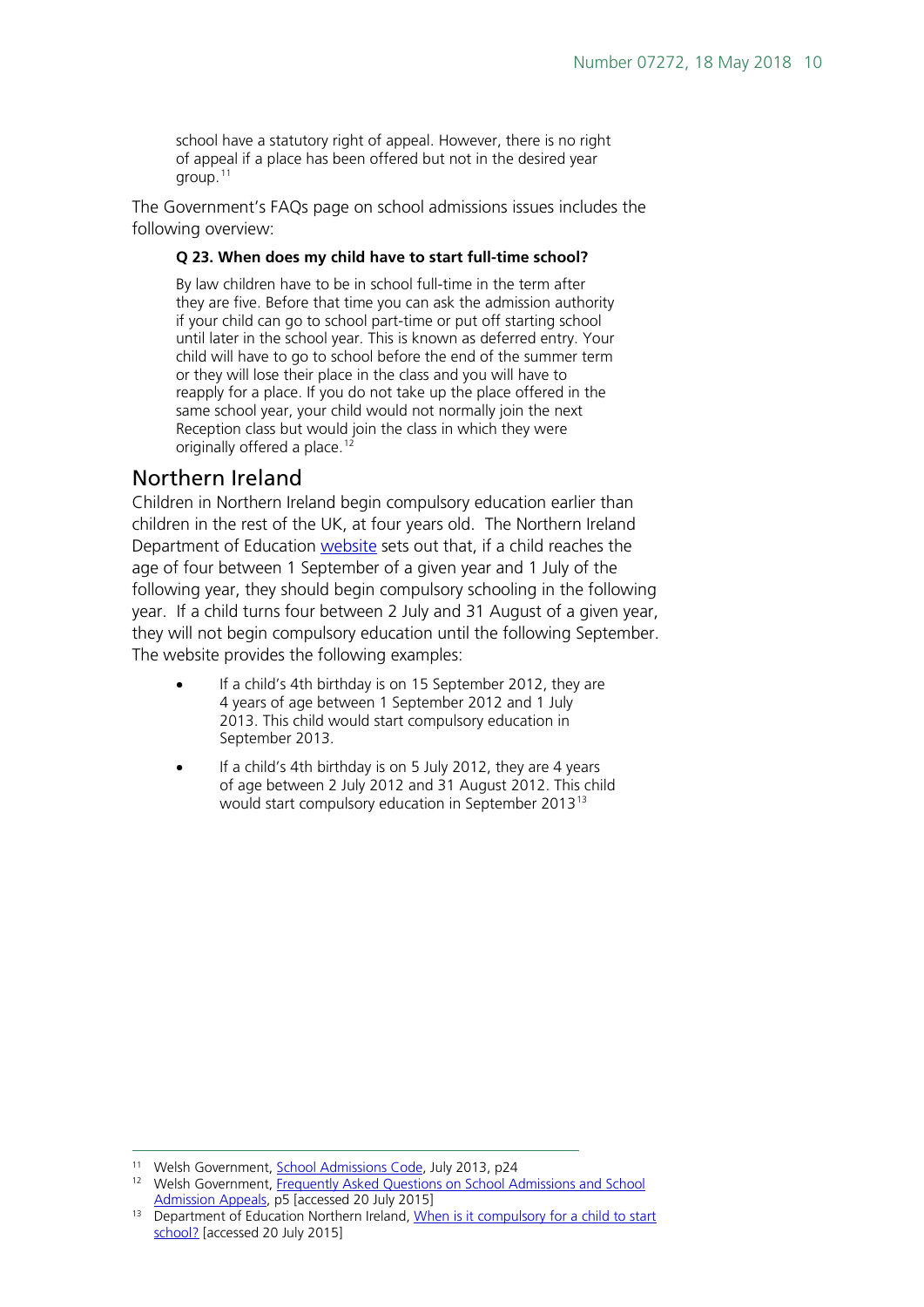## <span id="page-10-0"></span>3. Education Committee inquiry

## <span id="page-10-1"></span>3.1 Committee inquiry and letter to Minister

In January 2015, the Commons Education Select Committee [launched](http://www.parliament.uk/business/committees/committees-a-z/commons-select/education-committee/news/starting-school-call-for-evidence/) an 'evidence check' inquiry on school starting age, including provisions for those born in summer months or born prematurely. [14](#page-10-2) At the conclusion of its inquiry, the Committee wrote to the Minister, stating that:

- It was clear from the evidence we received, including the Department's own analysis, that there is a measurable effect of the month of a child's birth on academic outcomes. We also heard evidence about non-academic effects of being summer-born, including disproportionately high SEN diagnosis, bullying and placement in low ability groups. There is widespread agreement that a problem exists, on average, for summer born and premature children.
- We heard during the session that parents are having increasing difficulty in securing entry for summer born or premature children into reception at compulsory school age, rather than into year 1, and that the situation has worsened following the Government's new guidance.
- We heard that there is variation in the extent to which admissions authorities are following the Government's guidance, and that…the issue may re-emerge when applying for secondary schools or moving to a different area.
- We noted that parents do not have the right to appeal against admission into year 1 rather than reception, and that the final decision on this rests with the admissions authority rather than the parents.<sup>[15](#page-10-3)</sup>

The Committee made several suggestions to the Department on the strength of its findings, including that the Government should:

- ─ Consider what further steps could be taken to communicate Government guidance on summer born admissions to admissions authorities;
- Monitor the effectiveness of the Government's guidance in altering admission authorities' behaviour;
- Consider whether to produce guidance for parents on how to request admission for a premature or summer-born child into reception class, rather than year 1, at compulsory school age;
- Consider the merits of using a child's due date rather than birthdate in the definition or interpretation of the compulsory school age, and more generally in admissions policies;

<span id="page-10-2"></span><sup>&</sup>lt;sup>14</sup> Education Committee, [Evidence check: starting school –](http://www.parliament.uk/business/committees/committees-a-z/commons-select/education-committee/news/starting-school-call-for-evidence/) call for evidence, 29 January 2015

<span id="page-10-3"></span><sup>15</sup> Education Committee, [Letter to Nick Gibb,](http://www.parliament.uk/documents/commons-committees/Education/Committee-letter-to-Nick-Gibb-starting-school.pdf) 18 March 2015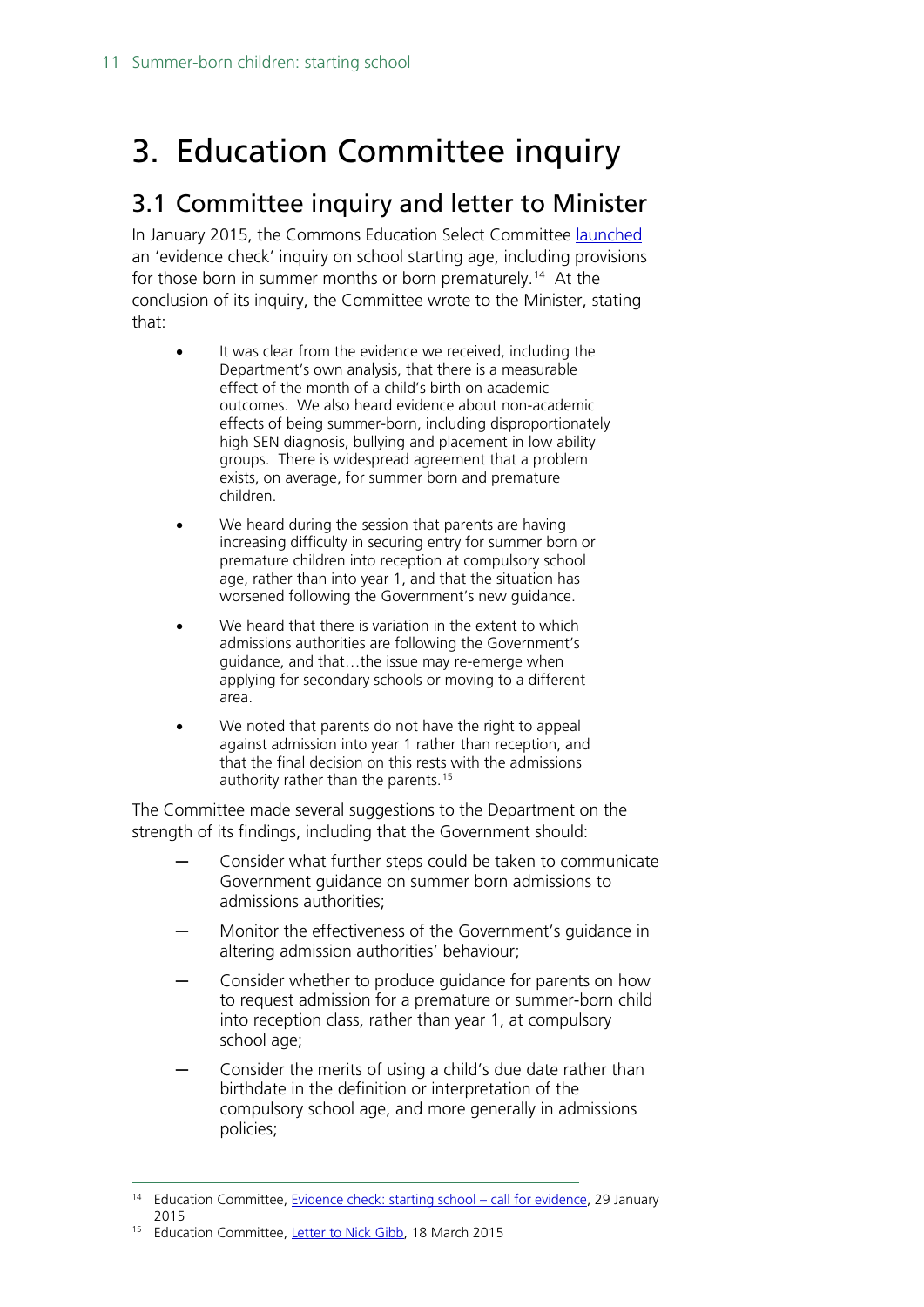Assess how a right to appeal a decision regarding a child's year of entry to school might be introduced.<sup>16</sup>

## <span id="page-11-0"></span>3.2 Ministerial response and Government action

In July 2015, Nick Gibb [responded](http://www.parliament.uk/documents/commons-committees/Education/Nick-Gibb-letter-on-summer-born-admissions.pdf) in a letter sent to the new Education Committee formed following the General Election. The Minister expressed concern at the number of cases where children are admitted to year 1 against their parents' wishes, and that Government action had not reduced the number of contentious cases. He stated that he had asked Departmental officials to look into how this issue might be resolved.[17](#page-11-2)

The Minister's letter included further evidence from the Department for Education on summer-born children. [18](#page-11-3)

<span id="page-11-1"></span> <sup>16</sup> Ibid.

<span id="page-11-3"></span><span id="page-11-2"></span><sup>&</sup>lt;sup>17</sup> Department for Education, Nick Gibb letter to Neil Carmichael MP, Chair of the [Education Committee,](http://www.parliament.uk/documents/commons-committees/Education/Nick-Gibb-letter-on-summer-born-admissions.pdf) 1 July 2015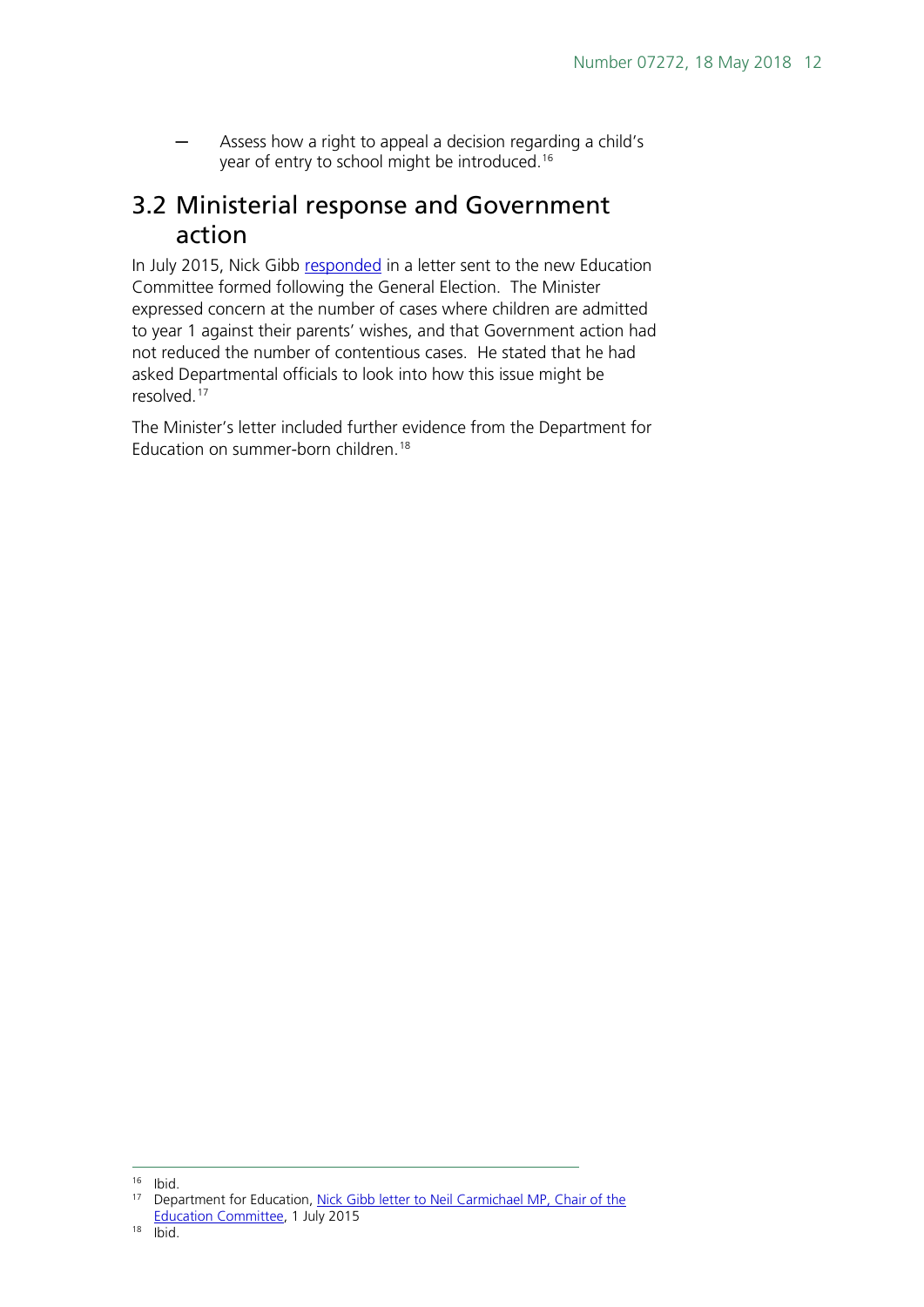## <span id="page-12-0"></span>4. Government's proposed changes

## <span id="page-12-1"></span>4.1 Developments in 2015

An [adjournment debate](http://www.publications.parliament.uk/pa/cm201516/cmhansrd/cm150907/debindx/150907-x.htm) on the guidelines in place for the admission of summer-born children to school took place on 7 September 2015. Stephen Hammond, who secured the debate, praised the existing guidelines but raised concerns with how they were being applied in practice:

First, although there is no statutory barrier to a child being admitted outside their normal age cohort, there is no right to insist or to appeal. Although the guidelines state that the rationale must be set out, they do not confer any extra rights. Secondly, some authorities allow delayed entry into education but then insist that the child begins in year 1, rather than in reception, thus removing all the hoped for benefit of starting a year later. Thirdly, some authorities, as I pointed out when describing the case in my constituency, allow a child to defer entry at primary level but give no guarantee that the child will remain in that cohort postprimary school. Finally, there are any number of similar problems for the parents of premature and pre-term babies. Some local authorities take no account of prematurity or the due date.<sup>[19](#page-12-2)</sup>

The schools Minister, Nick Gibb, stated in [closing the debate](https://hansard.parliament.uk/commons/2015-09-07/debates/15090820000001/Summer-BornChildren(EducationGuidelines)) that the Government would, subject to public consultation, amend the School Admissions Code to strengthen the rights of parents to choose when their child enters reception class, and to ensure children remain in the same school year throughout their education if they prefer:

We have therefore decided it is necessary to amend the admissions code further to ensure that summer-born children can be admitted to reception at the age of five, if this is what their parents wish, and to ensure that those children are able to remain with that cohort as they progress through school. We have already begun the work necessary to implement the change. We will conduct a full public consultation in due course and, subject to parliamentary approval, we will introduce these further changes to ensure that no child is forced to start school before they are ready.

<span id="page-12-2"></span>Admission authorities may have been reluctant to agree to parental requests because they felt it would open the floodgates—that large numbers of parents of summer-born children would want them to be admitted outside their normal age group—and that, as a consequence, the admission system would become impossible to manage. I do not believe this to be true. The reception year of school is the final part of the early years foundation stage, and we know that most parents are happy for their child to go to school at this point, confident that they are ready for the challenge. We believe that only a small proportion of parents of summer-born children wish them to be admitted to reception at the age of five—for example, children born in the late summer months or born prematurely. On that point—the first of the three my hon. Friend made—I will further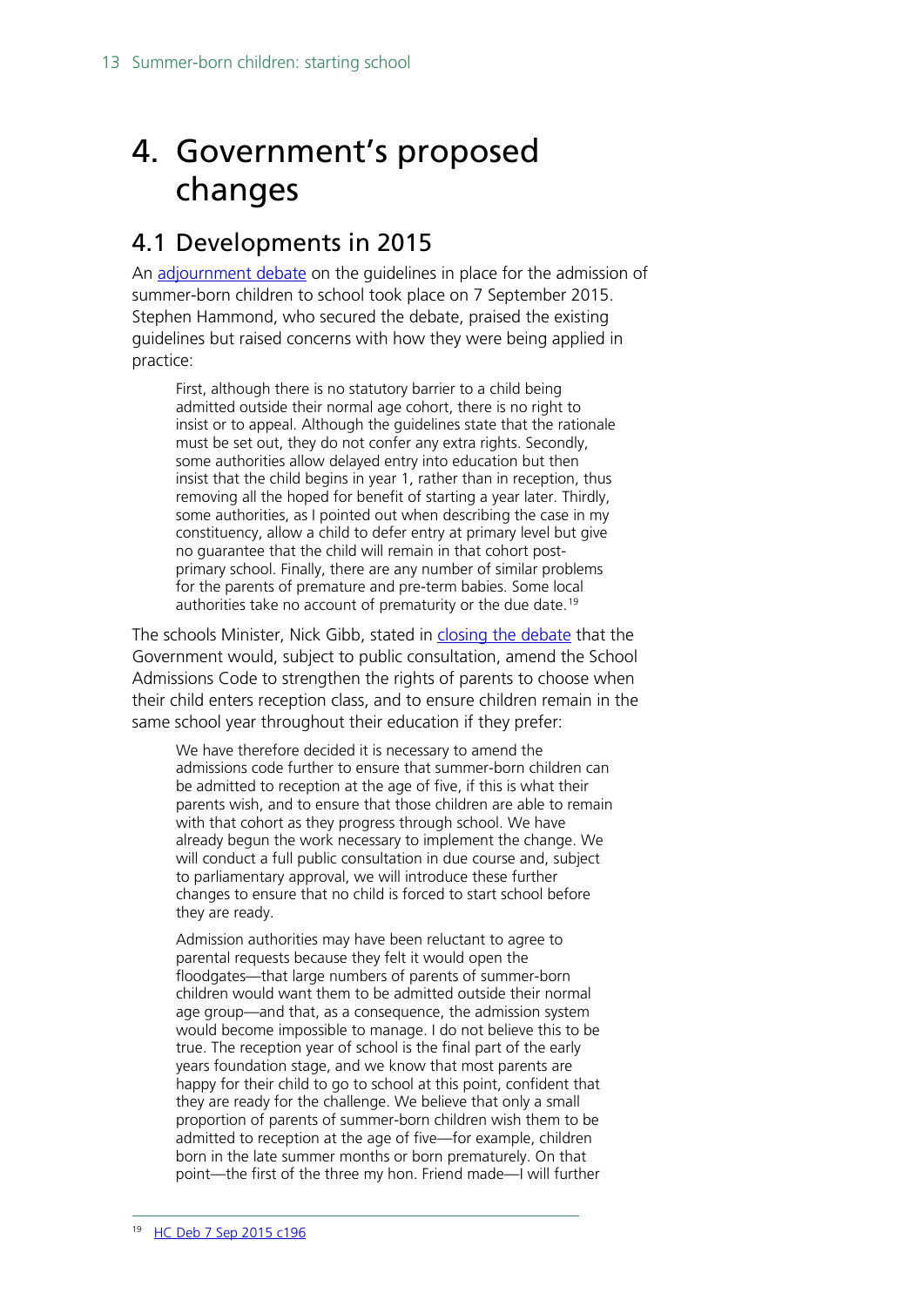consider whether we can make changes in relation to the due date versus the birth date of prematurely born children.<sup>[20](#page-13-1)</sup>

The Minister wrote an [open letter](https://www.gov.uk/government/news/summer-born-children-to-get-the-right-to-start-school-later) to parents, local authorities, schools and admission authorities, confirming these proposals, on 8 September 2015.[21](#page-13-2)

In October 2015, the Minister indicated in [response](http://www.parliament.uk/written-questions-answers-statements/written-question/commons/2015-10-21/12741) to a Parliamentary Question that the Department hoped to have a draft Admissions Code ready for consultation in the new year. $^{22}$  $^{22}$  $^{22}$ 

## <span id="page-13-0"></span>4.2 Developments in 2016

In January 2016, Stephen Hammond raised the consultation during Education Questions in the House of Commons. The Minister [responded](http://www.publications.parliament.uk/pa/cm201516/cmhansrd/cm160125/debtext/160125-0001.htm#1601254000020) that:

**Mr Gibb:** […] Subject to parliamentary approval, we have decided to amend the school admissions code to support summer-born children to enter school in the reception year if their parents decide to defer their start at school. We are now considering other, consequential changes to the code, including whether the due date rather than the birth date of premature children should be used for determining when they will begin school, and we will conduct a full public consultation in due course.

[...] it is important that we consider the other changes we need to make to the school admissions code at the same time as making changes to the rules regarding summer-born children. The work is ongoing, and we will begin the consultation in due course.<sup>[23](#page-13-4)</sup>

In September 2016, the recently appointed Education Secretary, Justine Greening, [told the Education Committee](http://data.parliament.uk/writtenevidence/committeeevidence.svc/evidencedocument/education-committee/role-and-responsibilities-of-the-secretary-of-state/oral/38342.pdf) that the Government would be taking steps on this issue "shortly" and that:

The reality is that the challenges are faced by probably parents of mid to late July and August children. What I want to do is make sure that as we take this forward we are clear about who we particularly want to give more options to.<sup>[24](#page-13-5)</sup>

An [adjournment debate](https://hansard.parliament.uk/commons/2016-10-10/debates/5032D3A8-AA55-4388-BCE2-DE2ACAB8CDCC/SchoolAdmissionsCode) on summer-born children was held on 10 October 2016, led by Stephen Hammond. The Minister raised concerns about potential misuse of changes that the Government wanted to guard against, and also stated that the Government believed significant cost could be involved:

We will support summer children in the best way we can, but it is important that we also consider the wider impact of any policy changes. It would clearly not be right for every summer-born child to delay starting school until they are five, as many will be ready to take on the challenges of formal schooling earlier. In developing this policy, we want to make sure that parents have the information that they need to make informed decisions about their child's education. We also need to ensure that parents do

 <sup>20</sup> HC Deb 7 Sep 2015 c198-200

<span id="page-13-2"></span><span id="page-13-1"></span><sup>&</sup>lt;sup>21</sup> Department for Education, Summer-born children to get the right to start school [later,](https://www.gov.uk/government/news/summer-born-children-to-get-the-right-to-start-school-later) 8 September 2015

<span id="page-13-3"></span><sup>22</sup> [PQ 12741, 29 October 2015](http://www.parliament.uk/written-questions-answers-statements/written-question/commons/2015-10-21/12741)

<span id="page-13-4"></span><sup>&</sup>lt;sup>23</sup> [HC Deb 25 Jan 2016 c14](http://www.publications.parliament.uk/pa/cm201516/cmhansrd/cm160125/debtext/160125-0001.htm#1601254000020)

<span id="page-13-5"></span><sup>&</sup>lt;sup>24</sup> Education Committee, Oral evidence: Role and Responsibilities of the Secretary of [State for Education,](http://data.parliament.uk/writtenevidence/committeeevidence.svc/evidencedocument/education-committee/role-and-responsibilities-of-the-secretary-of-state/oral/38342.pdf) HC 196, 14 September 2016, Q295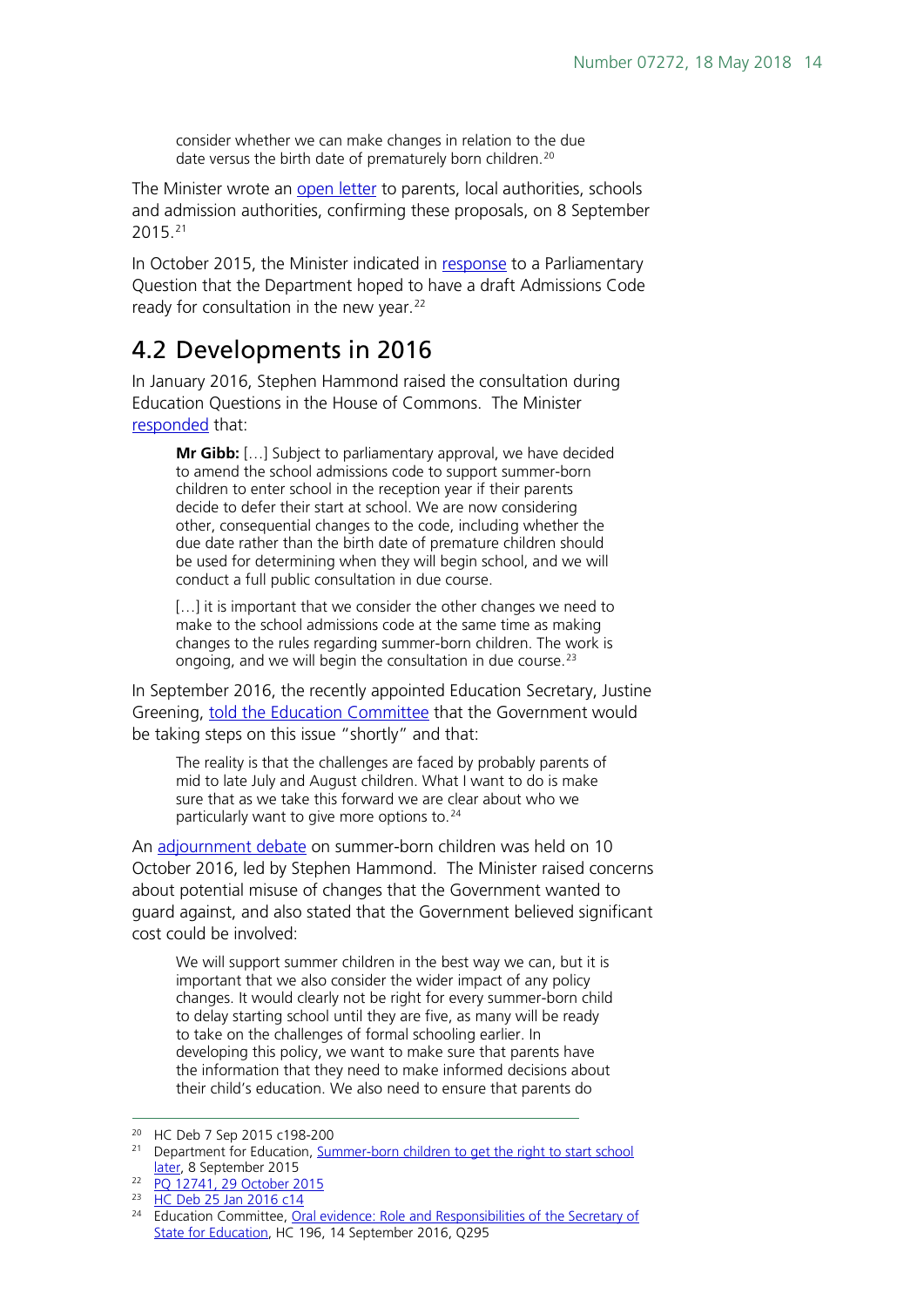not use the flexibilities as a mechanism by which to gain an unfair advantage in the admissions system by applying for a place in the reception class of their preferred school for when their child is four, and again for when their child is five. Furthermore, while we want to provide admissions flexibility where it is most needed, we also want to ensure that we do not create unintended consequences for the early years sector.

We have been considering all these issues carefully as we develop the policy. In particular, we have carried out work on the likely cost of full implementation. First indications show that the costs are high. These are, however, based on a limited amount of information on why parents might choose to defer their summerborn child's admission to school. This is why we are starting to collect more information and data before making a decision on how to roll out any changes. […]

The costs may well be neutral to a school, but may not necessarily be neutral to the system as a whole, if children stay in early years provision for longer than they would otherwise have done and therefore spend an extra year in the education system.<sup>[25](#page-14-2)</sup>

### <span id="page-14-0"></span>4.3 Conservative Manifesto 2017: school admissions review

The [Conservative Manifesto](https://www.conservatives.com/manifesto) for the 2017 General Election proposed to conduct a review of school admissions policy. [26](#page-14-3)

No further steps on a potential review have been taken since the election. In response to a [Parliamentary Question](https://www.parliament.uk/written-questions-answers-statements/written-question/commons/2017-11-15/113399) in November 2017, the Schools Minister stated that the Government "routinely keep the admissions system under review."<sup>27</sup>

## <span id="page-14-1"></span>4.4 Parliamentary Question responses (2018)

In response to a Parliamentary Question in March 2018, the Schools Minister restated that the Government was considering amendments to the School Admissions Code for summer-born children:

**Nick Gibb:** The Department is giving careful consideration to how these changes may be made in a way that avoids unintended consequences elsewhere in the system. Any changes to the Admissions Code will require a statutory process, including consultation and parliamentary scrutiny. The Department will consider the appropriate time for consulting on these changes in the context of competing pressures on the parliamentary timetable.

#### [\[PQ 133279, 27 March 2018\]](https://www.parliament.uk/written-questions-answers-statements/written-question/commons/2018-03-19/133279)

A separate response from the Minister commented on the potentially significant costs of granting summer-born and premature children the right to start reception at the age of five.

**Nick Gibb:** The costs of this change would depend on the level of take up, which is difficult to predict. We are gathering evidence to help us better estimate the likely take up and costs. If large

<span id="page-14-2"></span> <sup>25</sup> [HC Deb 10 Oct 2016 c136-137](https://hansard.parliament.uk/commons/2016-10-10/debates/5032D3A8-AA55-4388-BCE2-DE2ACAB8CDCC/SchoolAdmissionsCode)

<span id="page-14-3"></span><sup>&</sup>lt;sup>26</sup> [Conservative Manifesto 2017,](https://www.conservatives.com/manifesto) p50

<span id="page-14-4"></span><sup>27</sup> [PQ 113399, 24 November 2017](https://www.parliament.uk/written-questions-answers-statements/written-question/commons/2017-11-15/113399)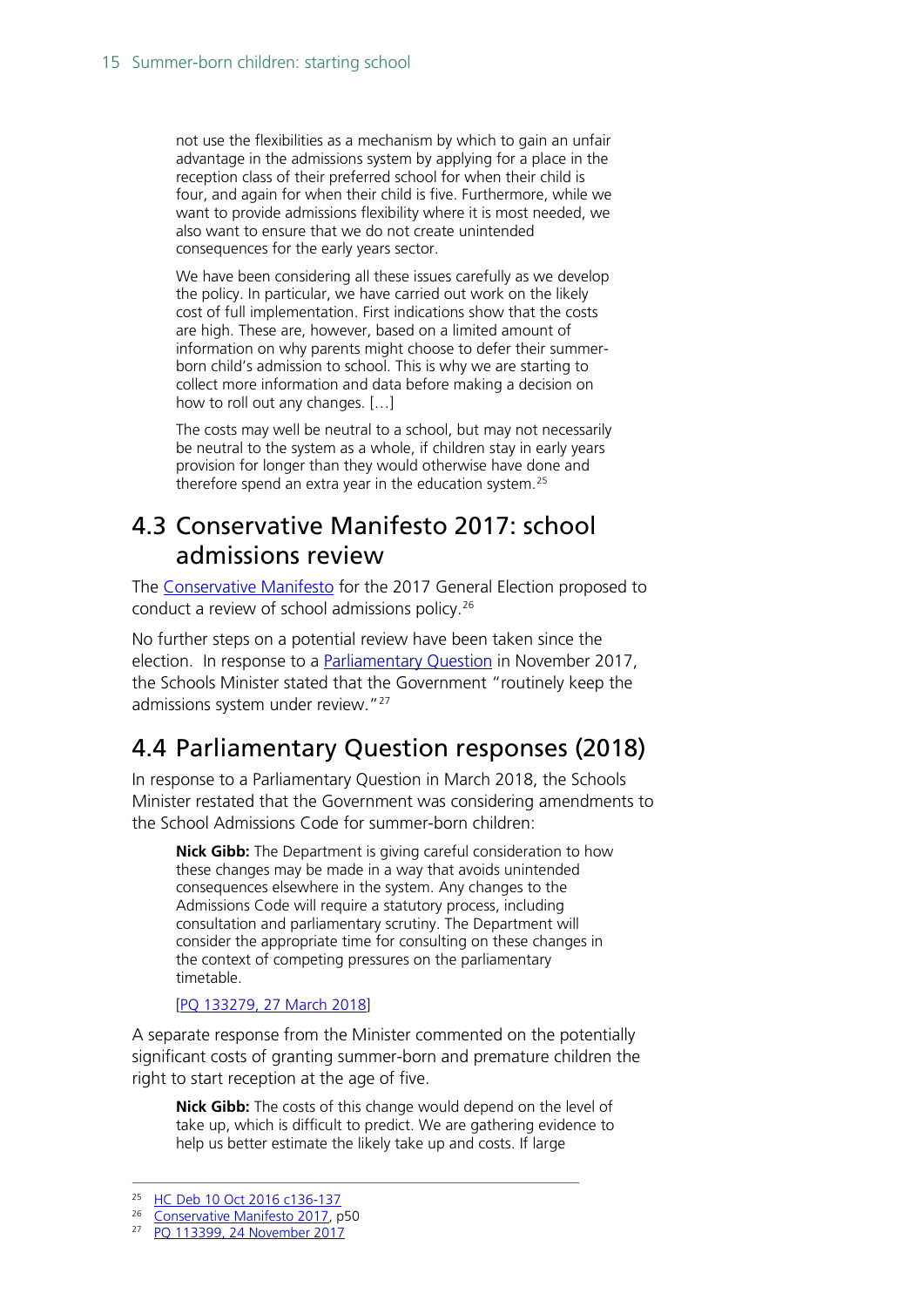numbers of parents choose to delay their summer born child's entry to reception, the costs could be significant.

[\[PQ 133280, 27 March 2018\]](https://www.parliament.uk/written-questions-answers-statements/written-question/commons/2018-03-19/133280)

## <span id="page-15-0"></span>4.5 DfE research report (2018)

In May 2018, the Department for Education published a [report](https://www.gov.uk/government/publications/summer-born-children-school-admission) summarising the results of two surveys, one issued to local authorities, the other to parents of summer-born children who have requested to delay their child's admission to reception.

Some key findings were:

- A significant rise in the number of requests in surveyed authorities during 2015-2017
- A consistent approval rate of 75% for requests in 2016 and 2017
- Significant variation between areas, both in terms of requests made and those accepted
- In general, fewer requests being made in areas where the policy is only to grant requests that are supported by strong evidence, with more requests received in areas where a higher proportion of requests are agreed
- Delayed admissions significantly weighted towards the end of the 'summer' (April-August) period, with 53% born in August
- Parents with higher incomes were significantly more likely to delay their summer-born child's admission to reception. However, the report stressed that small sample size means this finding is at best indicative
- In certain local authorities there was a sizeable discrepancy between the proportions of black and white British primary pupils relative to the proportion of survey respondents in those same areas, with white British respondents being vastly overrepresented
- An increase in phonics scores of 0.87 marks for delayed entry summer-born children between 2014/15 and 2015/16, although the report stated that is not a statistically significant improvement.<sup>[28](#page-15-1)</sup>

<span id="page-15-1"></span>Department for Education, [Delayed school admissions for summer born pupils:](https://www.gov.uk/government/publications/summer-born-children-school-admission) [Research report,](https://www.gov.uk/government/publications/summer-born-children-school-admission) May 2018, p5-6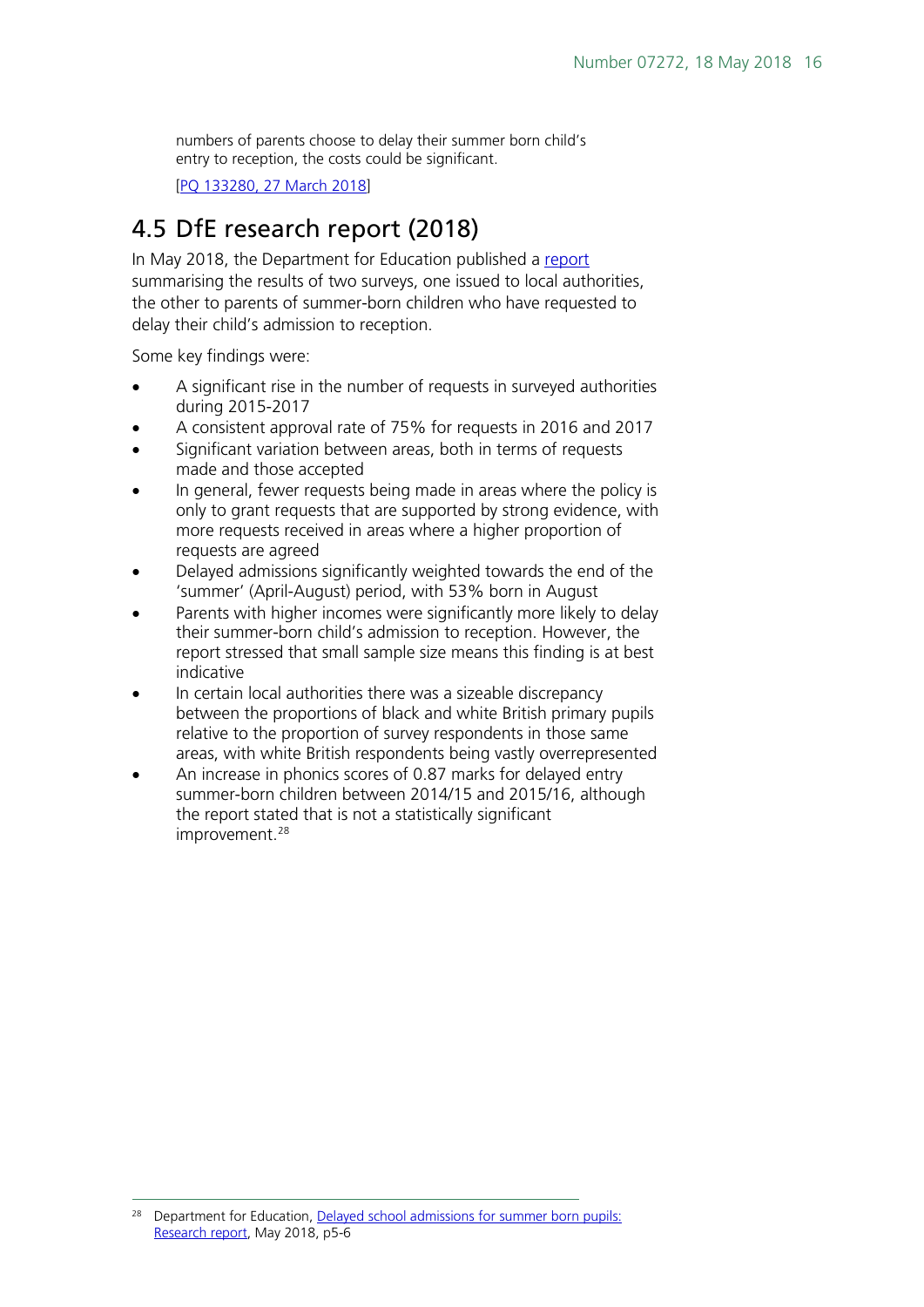## <span id="page-16-0"></span>5. Other Parliamentary activity

#### **Early Day Motion and Westminster Hall debate**

In 2013, Annette Brooke tabled an Early Day Motion, signed by 24 Members, on summer-born children:

That this House notes with concern the robust and consistent evidence from around the world on birth date effects, which in England shows that summer-born children can suffer long-term disadvantages as a result of England's inflexible school starting age; believes that the Government should ensure that parents of summer-born children are able to exercise their right to defer their child's school start up until the statutory school start time, if that is their choice, without losing a place offered at the school of their choice for the September after their child's fourth birthday because of funding issues; and calls on the Government to ensure that parents also have the choice of placing their child in a school reception class, rather than Year 1, at statutory school age, that is the September following their fifth birthday.[29](#page-16-1)

Ms Brooke subsequently secured a Westminster Hall debate on the school starting age, held in September 2013 [HC Deb 4 Sep 2013, [c134-143WH\]](http://www.publications.parliament.uk/pa/cm201314/cmhansrd/cm130904/halltext/130904h0002.htm#13090438000164). Ms Brooke raised concerns about how the existing position "the impacts on individual children who are simply not ready in their emotional, social and cognitive development to start formal school."<sup>[30](#page-16-2)</sup>

The then schools Minister, Elizabeth Truss, responded for the then Government that:

In general, what we want to do is to encourage flexibility and responsiveness to parental needs. There is a wealth of evidence about the importance of following a specific child's development. We are trying to encourage that development through more flexibility over pedagogy, based in the early years and in school, so that teachers can adjust teaching practice according to where the child is in terms of their level of development. A combination of empowering parents about deciding which year their child joins school and giving teachers the flexibility to teach in the best interests of the child, rather than jumping through hoops in a particular year, will help to ameliorate the situation.

Such decisions are best made at a local level. We have been clear with local authorities about where their responsibilities lie, and about the fact that we want to see them being flexible and giving the parents the choice for their five-year-old child of joining reception or year 1. Having too much central guidance the other way would be wrong. What we need to do is to ensure that local authorities are absolutely aware of their responsibilities.<sup>[31](#page-16-3)</sup>

<sup>30</sup> [HC Deb 4 Sep 2013 c134WH](http://www.publications.parliament.uk/pa/cm201314/cmhansrd/cm130904/halltext/130904h0002.htm#13090438000164)

<span id="page-16-2"></span><span id="page-16-1"></span> <sup>29</sup> [Early Day Motion 213, session 2013-14.](http://www.parliament.uk/edm/2013-14/213)

<span id="page-16-3"></span><sup>31</sup> [HC Deb 4 Sep 2013 c142WH](http://www.publications.parliament.uk/pa/cm201314/cmhansrd/cm130904/halltext/130904h0002.htm#13090438000164)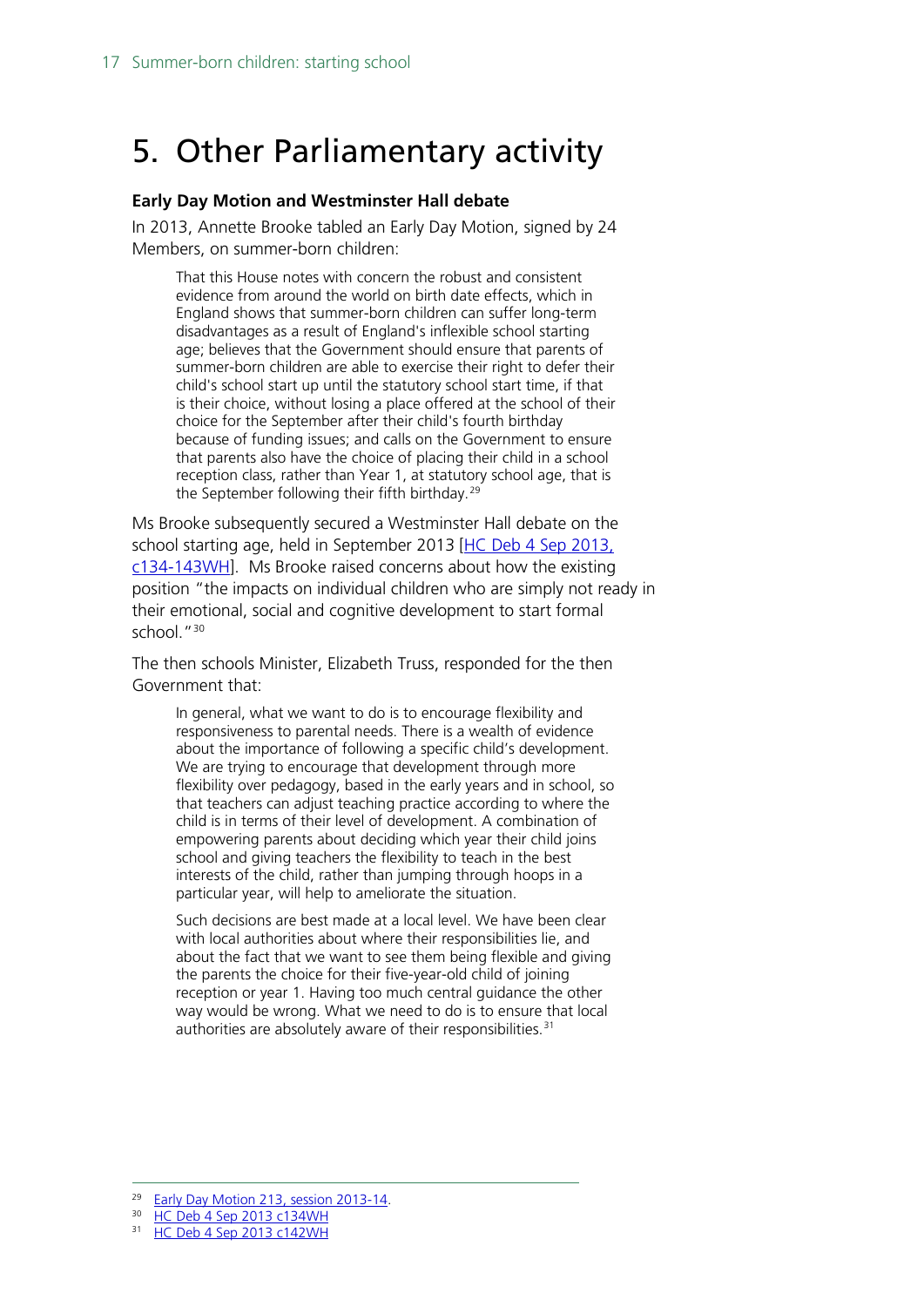## <span id="page-17-0"></span>6. Research and comment

This section provides some recent think tank research into the impact of starting school relatively 'early' on summer-born children, as well as submissions to the Education Committee and press comment on the subject. It is not intended to be exhaustive, but rather to provide a flavour of recent material and comment in this area.

## <span id="page-17-1"></span>6.1 Institute for Fiscal Studies research

In May 2010, the Institute for Fiscal Studies (IFS), published a working paper [When you are born matters: the impact of date of birth on](http://www.ifs.org.uk/publications/4866)  [educational outcomes in England,](http://www.ifs.org.uk/publications/4866) which found that:

…the month in which you are born matters for test scores at ages 7, 11, 14 and 16, with younger children performing significantly worse, on average, than their older peers. Furthermore, almost all of this difference is due to the fact that younger children sit exams up to one year earlier than older cohort members. The difference in test scores at age 16 potentially affects the number of pupils who stay on beyond compulsory schooling, with predictable labour market consequences. Indeed, we find that the impact of month of birth persists into higher education (college) decisions, with age 19/20 participation declining monotonically with month of birth.[32](#page-17-3)

The IFS, alongside the Nuffield Foundation and ESRC, published a report called [When You Are Born Matters: Evidence for England,](http://www.ifs.org.uk/comms/r80.pdf) in May 2013, which highlighted "large differences in educational attainment between children born at the start and end of the academic year," and evidence of impact in other areas such as the likelihood of being assessed as having SEN at school, as well as children's self-esteem and confidence in their own ability. However, the paper found "little evidence" that these detrimental effects persisted into adulthood.<sup>[33](#page-17-4)</sup>

## <span id="page-17-2"></span>6.2 Institute of Education study

A working paper published by the Centre for Longitudinal Studies at the Institute for Education in March 2013, [In-school ability grouping and the](http://www.cls.ioe.ac.uk/cnc/NewsDetail.aspx?itemid=96&itemTitle=Ability+grouping+in+primary+school+may+reinforce+disadvantage+of+summer-born+children%2C+study+finds&sitesectionid=31&sitesectiontitle=News&returnlink=News.aspx%3Fsitesectionid%3D31%26sitesectiontitle%3DNews%26page%3D5)  [month of birth effect,](http://www.cls.ioe.ac.uk/cnc/NewsDetail.aspx?itemid=96&itemTitle=Ability+grouping+in+primary+school+may+reinforce+disadvantage+of+summer-born+children%2C+study+finds&sitesectionid=31&sitesectiontitle=News&returnlink=News.aspx%3Fsitesectionid%3D31%26sitesectiontitle%3DNews%26page%3D5) found that:

…the youngest children in a school year are far more likely to be placed in the lowest ability groups than autumn-born pupils.

The research found that, by age seven, September-born children were nearly three times as likely to be in the top stream as those born in the following August. If the children were not only streamed, but also grouped by ability within their class or year for specific subjects, then the age differences became even more marked.

<span id="page-17-3"></span><sup>&</sup>lt;sup>32</sup> Institute for Fiscal Studies, When you are born matters: the impact of date of birth [on educational outcomes in England,](http://www.ifs.org.uk/publications/4866) May 2010 [accessed 20 July 2015]

<span id="page-17-4"></span><sup>&</sup>lt;sup>33</sup> Institute for Fiscal Studies, [When You Are Born Matters: Evidence for England,](http://www.ifs.org.uk/comms/r80.pdf) May 2013, p1-2. See also the IFS Observations article, When should summer born [children start school?,](http://www.ifs.org.uk/publications/6856) 12 September 2013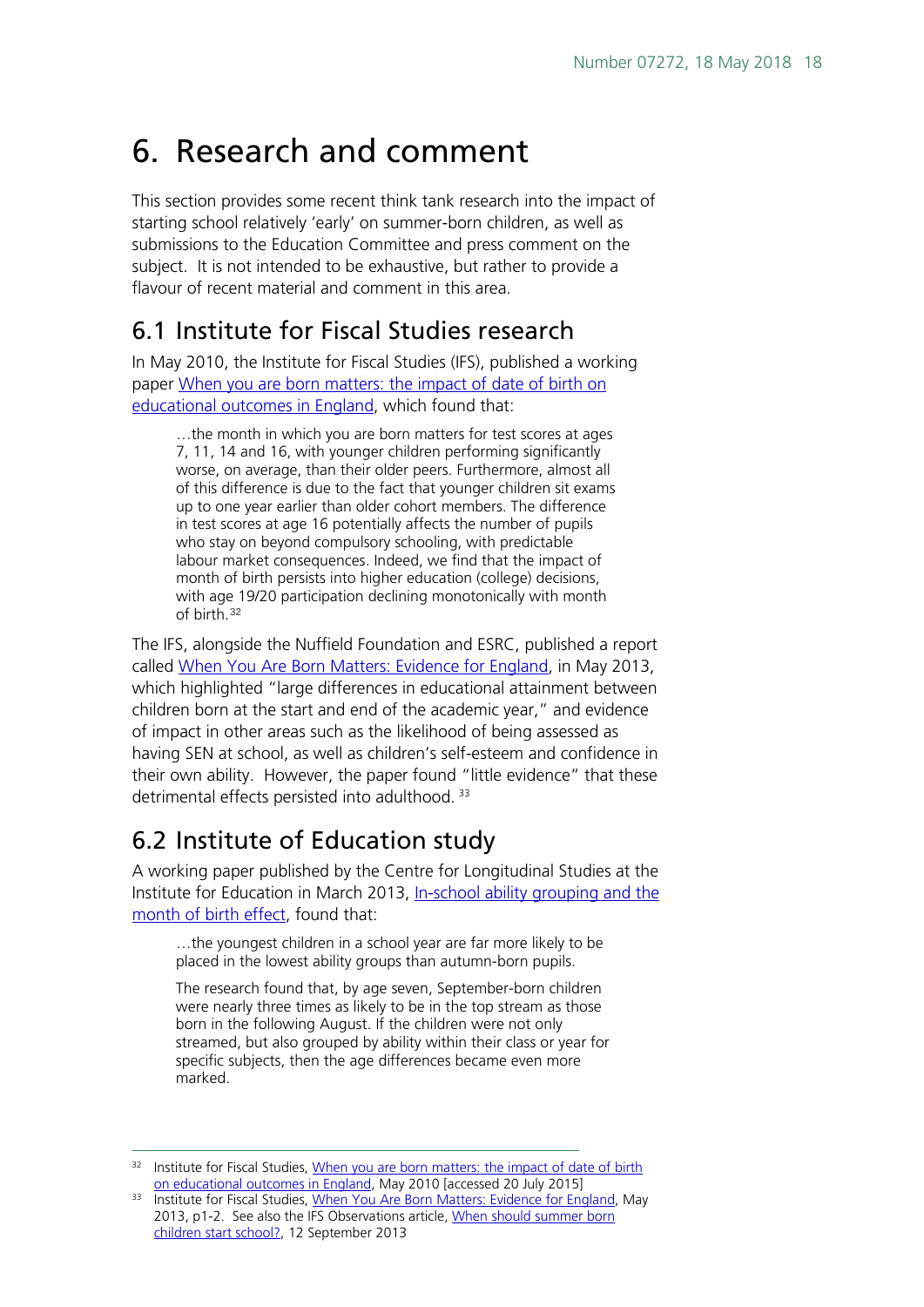The report raised concerns that as a result ability grouping might have "particularly negative consequences" for younger children.<sup>[34](#page-18-3)</sup>

## <span id="page-18-0"></span>6.3 Education Datalab research

In March 2017, Education Datalab [published analysis](http://educationdatalab.org.uk/2017/03/getting-older-quicker/) indicating that August-born pupils close the gap in attainment as they progress through schooling but remain behind September-born peers by the end of Key Stage 4. [35](#page-18-4)

## <span id="page-18-1"></span>6.4 Submissions to Education Committee

A range of institutions and individuals submitted written evidence to the [Education Committee](http://www.parliament.uk/business/committees/committees-a-z/commons-select/education-committee/inquiries/parliament-2010/evidence-check-starting-school/?type=Written#pnlPublicationFilter) on the issue of the school starting age, particularly summer born children.

### <span id="page-18-2"></span>6.5 Press comment

The following articles discuss the issue of summer-born children:

- Guardian, Summer-born children in danger of being left [behind, says school study,](http://www.theguardian.com/education/2015/jun/04/summer-born-children-left-behind-in-the-classroom-says-study) 4 June 2015
- Guardian, Too much, too young for summer-born children [forced into 'big school',](http://www.theguardian.com/education/2015/jun/02/summer-born-children-primary-school-age) 2 June 2015
- Daily Mail, Mother's victory opens way for thousands of ['summer babies' to start school late so they aren't the](http://www.dailymail.co.uk/news/article-3043341/Mother-s-victory-opens-way-thousands-summer-babies-start-school-late-aren-t-youngest-class.html)  [youngest in class,](http://www.dailymail.co.uk/news/article-3043341/Mother-s-victory-opens-way-thousands-summer-babies-start-school-late-aren-t-youngest-class.html) 17 April 2015
- Huffington Post, Do Summer Born Children Always Come [Last?,](http://www.huffingtonpost.co.uk/2014/08/14/do-summer-born-children-always-come-last_n_7354336.html) 17 August 2014
- Huffington Post, Summer-Born Children Behind By End Of [First Year At School,](http://www.huffingtonpost.co.uk/2014/08/14/summer-born-children-behind-by-end-of-first-year-at-school_n_7354412.html) 14 August 2014
- RSA, [Blog: you say you want a revolution,](https://www.thersa.org/discover/publications-and-articles/rsa-blogs/2015/09/summer-born/) 16 September 2015
- Institute of Education blog, [Who benefits when summer](https://ioelondonblog.wordpress.com/2015/09/22/who-benefits-when-summer-born-children-start-school-later/)[born children start school later?,](https://ioelondonblog.wordpress.com/2015/09/22/who-benefits-when-summer-born-children-start-school-later/) 22 September 2015

<span id="page-18-3"></span><sup>&</sup>lt;sup>34</sup> Centre for Longitudinal Studies, Ability Grouping in Primary School may reinforce [disadvantage of summer-born children, study finds,](http://www.cls.ioe.ac.uk/cnc/NewsDetail.aspx?itemid=96&itemTitle=Ability+grouping+in+primary+school+may+reinforce+disadvantage+of+summer-born+children%2C+study+finds&sitesectionid=31&sitesectiontitle=News&returnlink=News.aspx%3Fsitesectionid%3D31%26sitesectiontitle%3DNews%26page%3D5) 8 March 2013; also reported in Guardian, [Summer-born children suffer educational inequality, study finds,](http://www.theguardian.com/education/2013/mar/08/summer-born-children-educational-inequality) 8 March 2013

<span id="page-18-4"></span><sup>&</sup>lt;sup>35</sup> Education Datalab, [Getting Older Quicker,](http://educationdatalab.org.uk/2017/03/getting-older-quicker/) 3 March 2017